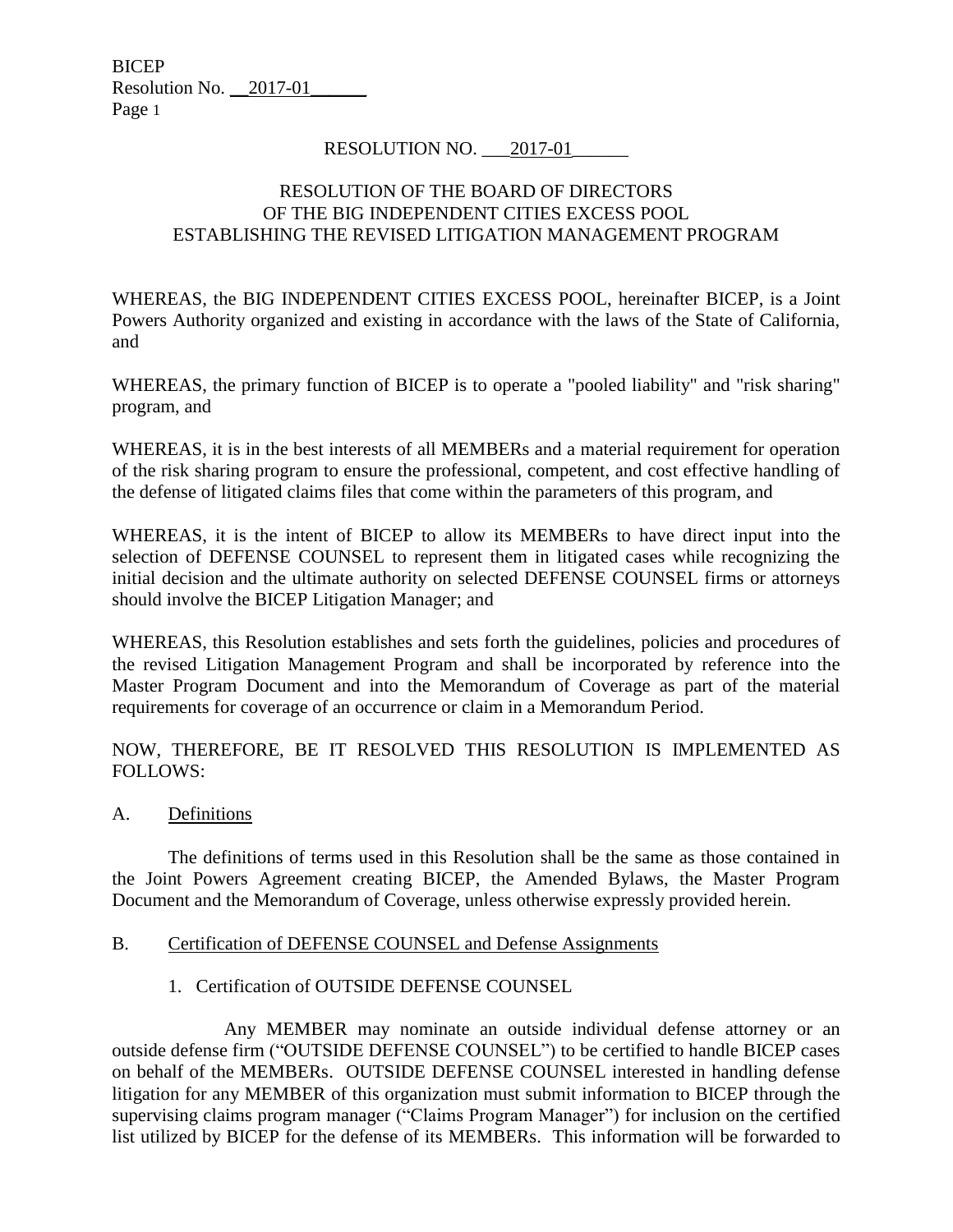the Litigation Manager for approval by the Board of Directors, subject to the provisions of this Resolution.

The information required for certification shall include a résumé of the attorney or firm that sets forth the experience of the individual attorneys, their areas of expertise, and the hourly or project rate(s) proposed for all partners, shareholders, associates, paralegals, and other support staff that will be handling defense work for any BICEP MEMBERs. The information shall also include a completed "Survey of Insurance" form (Attachment B) identifying applicable information with regard to general liability, workers' compensation, automobile, and professional liability insurance.

The Board of Directors shall have the responsibility of approving OUTSIDE DEFENSE COUNSEL for inclusion on the list of certified attorneys and shall also have the authority to add or delete OUTSIDE DEFENSE COUNSEL from time to time pursuant to recommendations by the Board of Directors. Recommendations of this nature shall be based upon defense evaluations by the Litigation Manager and the Claims Program Manager, as set forth below.

In the event certain OUTSIDE DEFENSE COUNSEL have expertise in only certain areas of defense work, they shall be included on the list of certified attorneys only for the handling of cases which fall within their areas of expertise.

The certification process is important to ensure BICEP litigation is being handled by experienced and capable OUTSIDE DEFENSE COUNSEL. MEMBERs retain the right to utilize OUTSIDE DEFENSE COUNSEL that have not completed the certification process but are in the process of being certified.

2. Certification of INHOUSE and CONTRACT CITY ATTORNEY DEFENSE COUNSEL

In-house counsel from the City Attorney's Office of a MEMBER ("INHOUSE DEFENSE COUNSEL") shall be deemed certified and approved by the Board of Directors and on the list of certified attorneys.

In the event a MEMBER wishes to utilize its own contract city attorney or an attorney within the same law firm for the handling of its defense litigation on any claim, the contract city attorney and/or his/her firm including an attorney within the same law firm ("CONTRACT CITY ATTORNEY DEFENSE COUNSEL") shall be deemed certified and approved by the Board of Directors and on the list of certified attorneys.

3. Defense Assignments (List of Certified Attorneys)

As to all cases that are required to be reported to BICEP, the assignment of a case to an individual OUTSIDE DEFENSE COUNSEL, or INHOUSE DEFENSE COUNSEL, or a CONTRACT CITY ATTORNEY DEFENSE COUNSEL (collectively "DEFENSE COUNSEL") shall be made by the MEMBER in collaboration with the Litigation Manager and the Claims Program Manager.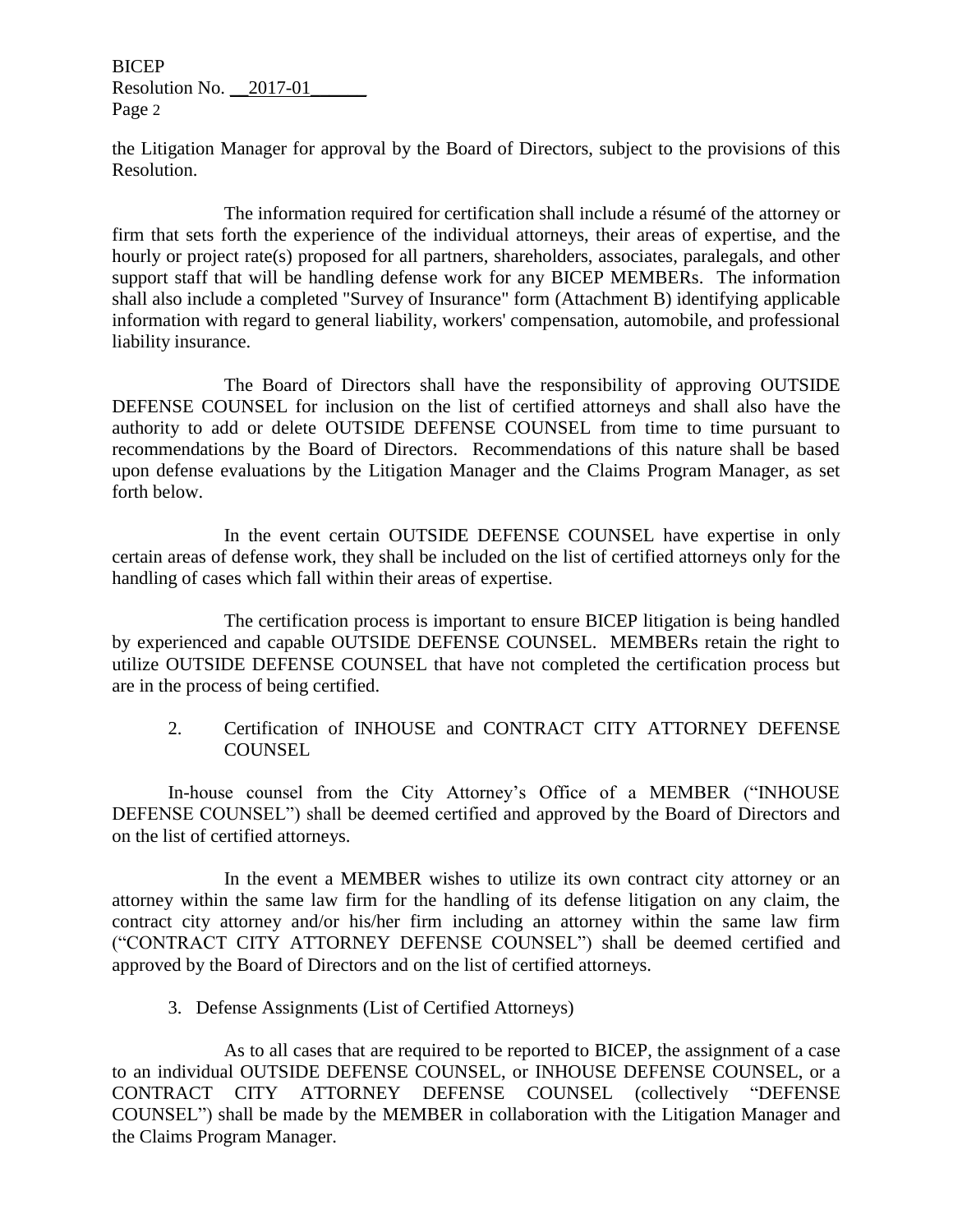Regardless of the selection process, the defendant MEMBER is solely responsible and liable for and shall solely bear the financial responsibility of all defense costs, including fees. Only if until such time as its SIR amount is paid 100% in actual dollars in the form of defense costs, judgment and/or settlement and only if coverage of the claim is approved by BICEP shall BICEP provide payment of defense costs above the SIR amount, subject to the requirements herein, as a component of coverage of the claim but only as a reimbursement payment to or a payment on behalf of the MEMBER.

DEFENSE COUNSEL selected must be qualified to handle the type of litigation required (*i.e.,* police liability, general or auto liability, employment or labor law, inverse condemnation, appellate work, etc.). In addition, DEFENSE COUNSEL selected shall abide by these guidelines, policies and procedures set forth in this Resolution.

If, after consultation among the involved MEMBER, the Claims Program Manager, and the Litigation Manager, consensus cannot be reached regarding OUTSIDE DEFENSE COUNSEL to be assigned, and the MEMBER assigns the case for defense to a firm or individual counsel other than the one expressly preferred by the involved Litigation Manager and Claims Program Manager, the Board shall have the right to review the MEMBER's decision and decide on the assignment of OUTSIDE DEFENSE COUNSEL. The Board of Director's decision on the assignment of OUTSIDE DEFENSE COUNSEL shall be binding and final, with no further right of appeal to the Board.

The Board of Directors may deny coverage in its sole discretion if a MEMBER assigns a case to OUTSIDE DEFENSE COUNSEL without following the process set forth herein.

The MEMBER shall be responsible to contract with any CONTRACT CITY ATTORNEY AND OUTSIDE DEFENSE COUNSEL and agrees to pay a reasonable rate for the type of CLAIM at issue, not to exceed the rate approved in Attachment A. In the event the MEMBER would like to contract for a higher rate, the BICEP Board of Directors must authorize the higher rate prior to the MEMBER executing the contract. The Board of Directors shall consider the usual, customary and reasonable rate for the complexity of the CLAIM at issue in determining whether a rate is justified.

The approved rate shall apply towards satisfaction of the MEMBER's SIR. Any fees paid or incurred above the approved rate shall not apply towards satisfaction of the MEMBER's SIR or towards the total incurred defense costs of the claim should it exceed the MEMBER's SIR for determinations of coverage of a claim. Any fees paid or incurred above the approved rate by the MEMBER shall be at the sole responsibility and liability of the MEMBER, outside the scope of coverage of a claim or any determinations related thereof or thereto.

If the MEMBER elects to defend a CLAIM through using INHOUSE DEFENSE COUNSEL, BICEP will credit a maximum of \$150 an hour or the MEMBER's actual cost (as demonstrated by the MEMBER), whichever is lower, as DEFENSE COSTS for services in defense of a CLAIM. The INHOUSE DEFENSE COUNSEL shall maintain time records as outlined in the billing section below.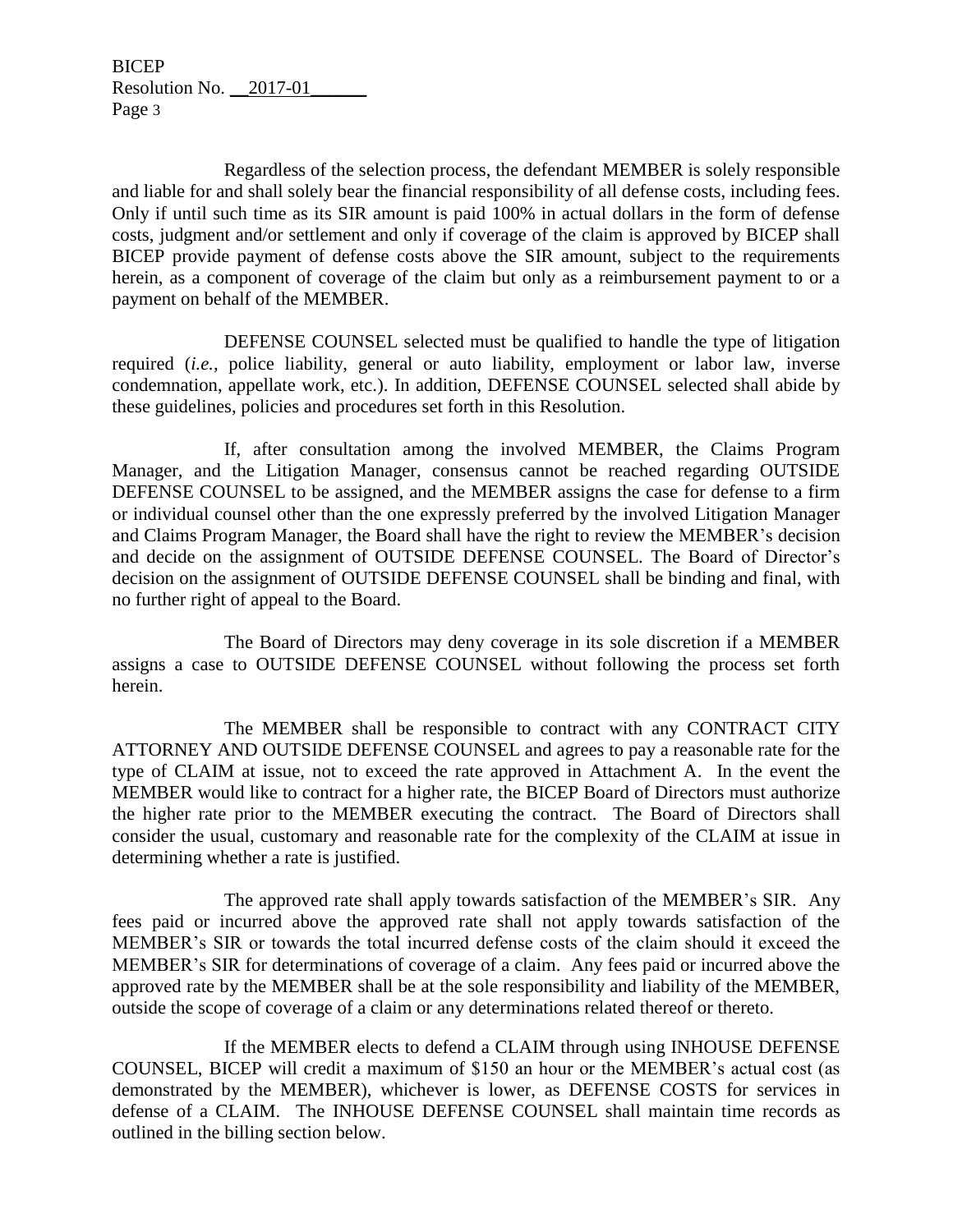BICEP retains the right to associate its attorneys with the MEMBER's DEFENSE COUNSEL in the defense of any case the BICEP Board of Directors determines has DAMAGES exposure that will likely exceed the MEMBER's SELF-INSURED RETENTION. This right of association extends to petitions for relief from the claim filing requirements.

DEFENSE COUNSEL that has been approved to handle a matter will be sent an Assignment/Representation Letter (Attachment C). The letter shall be acknowledged and returned to the Claims Program Manager or the Litigation Manager. These LITIGATION MANAGEMENT PROGRAM guidelines shall be enclosed with the Assignment/Representation Letter.

The assignment of DEFENSE COUNSEL for any claim, reportable or potentially reportable to BICEP, shall involve the MEMBER, the Claims Program Manager, and the Litigation Manager. If the need for a transition in defense assignment arises on any claim, the process with respect to an initial assignment (set forth above) shall be utilized.

Additionally, any disputes on assignment (as mentioned above) or the handling of a matter by either DEFENSE COUNSEL or the Litigation Manager shall be brought before the Board of Directors. The Board of Directors retains the right to assign or reassign defense of any claims reportable to BICEP and such decision on the assignment of DEFENSE COUNSEL shall be binding and final, with no further right of appeal to the Board.

### C. Evaluation of Defense Firms

The Litigation Manager and the Claims Program Manager shall periodically review the Initial Case Analysis, the Mandatory Status Reports, the Litigation Budget, the Self Performance Evaluation, and any legal billings or statements to monitor and evaluate the performance of DEFENSE COUNSEL and, if necessary, make periodic recommendations to the Board of Directors concerning the possible removal of a particular DEFENSE COUNSEL.

Additionally, the Litigation Manager will conduct an annual Performance Review of DEFENSE COUNSEL to assure compliance with these LITIGATION MANAGEMENT PROGRAM guidelines. This review will be presented annually to the BICEP Board. DEFENSE COUNSEL shall be sent an Annual Certified Attorney Confirmation Letter confirming retention on the certified list subject to acknowledgment of continued adherence to BICEP's LITIGATION MANAGEMENT PROGRAM guidelines.

### D. Conflicts

Subject to the rules of professional conduct for attorneys, DEFENSE COUNSEL selected and any law firm to which he/she belongs must certify that they have no ethical or legal conflicts which would in general disqualify them from representing any MEMBER as defendant. In addition, the specific DEFENSE COUNSEL assigned to the case shall certify that they will refrain from initiating and/or filing any claim for money or damages or any legal action against any MEMBERs of BICEP either by way of complaint or cross-complaint during the time that they are a member of the list of certified attorneys and accepting defense assignments from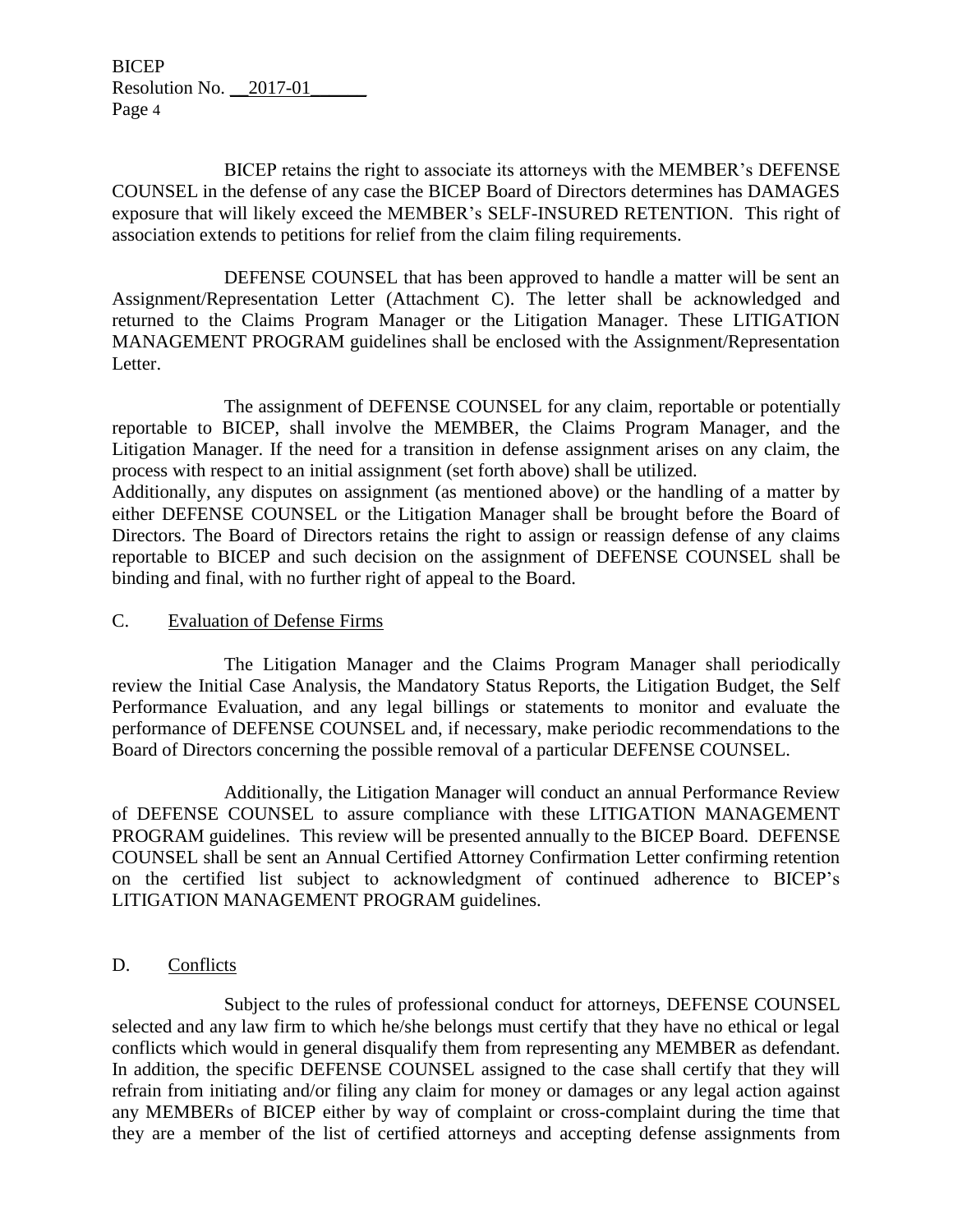BICEP. If the event a MEMBER files a complaint or cross-complaint against another member, the attorney or attorneys assigned to represent the suing MEMBER shall not represent the MEMBER in a matter covered or potentially covered by the coverage provided by BICEP.

DEFENSE COUNSEL agree to disclose any special facts which would or could potentially disqualify them from representation of any particular MEMBER, commensurate with or shortly after the case assignment or immediately upon discovery.

### E. Performance Requirements for OUTSIDE DEFENSE COUNSEL

- 1. Communication
	- a. Correspondence and Pleadings

Upon request, OUTSIDE DEFENSE COUNSEL shall provide copies of all correspondence, pleadings and deposition transcripts to the involved MEMBER and the claims adjuster assigned to the case, both of whom shall in turn forward such copies to the Claims Program Manager and to the extent the case falls within the purview of the Litigation Manager, pursuant to the Master Program Document to the Litigation Manager.

OUTSIDE DEFENSE COUNSEL and the Litigation Manager together shall ascertain whether or not the case needs to be reported and has been reported by the claims adjuster to the excess/reinsurance coverage provider. If it needs to be reported but has not yet been reported, OUTSIDE DEFENSE COUNSEL and the Litigation Manager shall report such case immediately upon assignment.

After a case has been reported to an excess coverage provider, OUTSIDE DEFENSE COUNSEL shall ensure that additional copies of all correspondence and pleadings and any other documents or information as required by the excess coverage provider are forwarded to such excess coverage provider.

All OUTSIDE DEFENSE COUNSEL, shall promptly respond to all correspondence or phone calls from the Claims Program Manager and/or Litigation Manager and keep them fully advised as to the progress of each case. All OUTSIDE DEFENSE COUNSEL shall cooperate with the Litigation Manager in all other aspects of the LITIGATION MANAGEMENT PROGRAM, including but not limited to helping maintain the Litigation Manager's resource and motions libraries and completing expert witness and plaintiff counsel evaluations.

### 2. Depositions, Trials, Arbitrations, and Hearings

OUTSIDE DEFENSE COUNSEL shall provide notice of depositions, trials, arbitrations, and hearings to all parties specified above who are to receive copies of correspondence.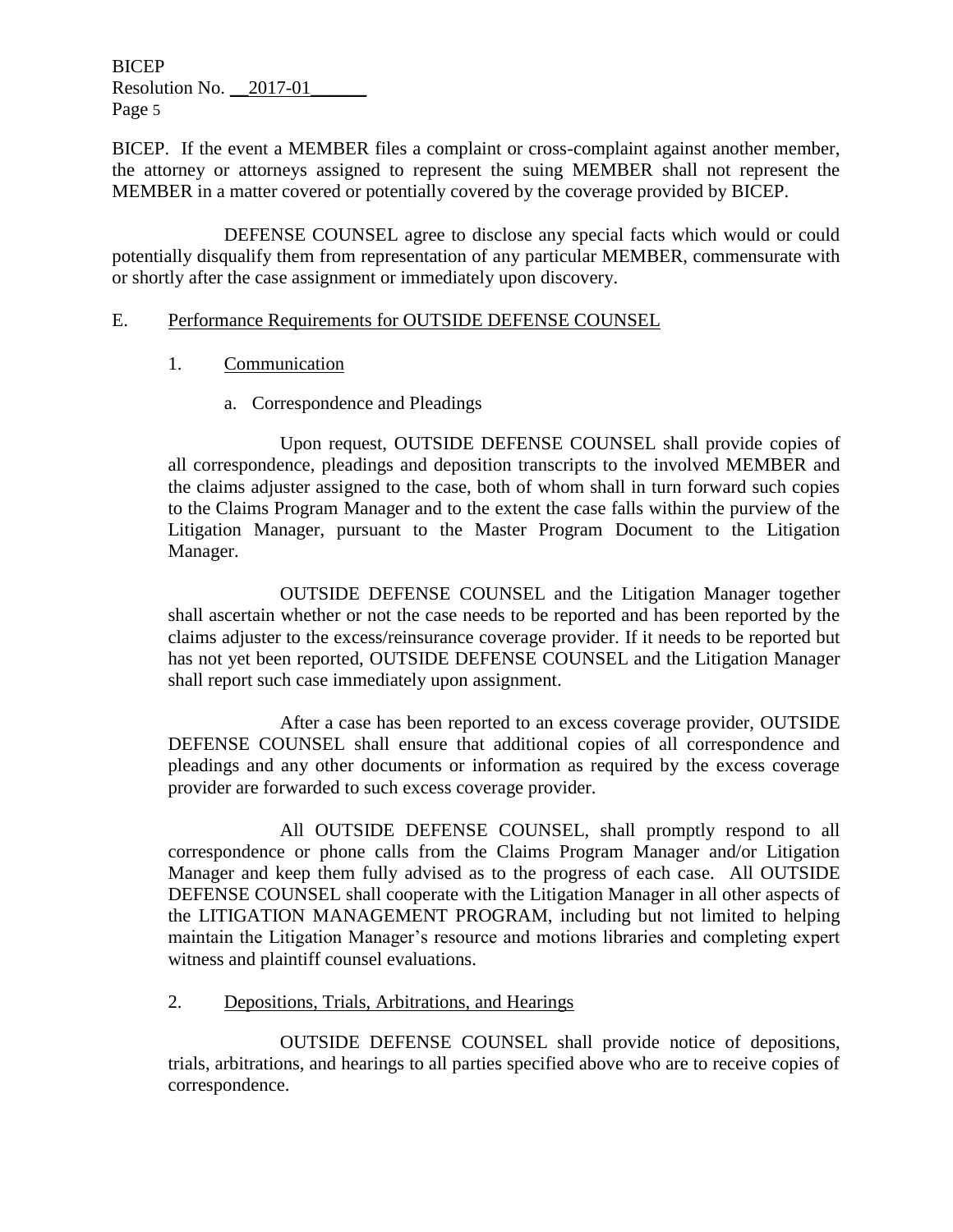### 3. Case Analysis and Litigation Budget

Within sixty (60) days of retention in each case, OUTSIDE DEFENSE COUNSEL shall complete and return an Initial Case Analysis (Attachment E) to the handling claims adjuster, the Claims Program Manager, and the Litigation Manager.

Along with the Initial Case Analysis, OUTSIDE DEFENSE COUNSEL shall provide a comprehensive plan and evaluation describing:

- 1. Legal issues to be resolved and action needed on each.
- 2. Estimated cost of preparation of motions, discovery, and trial.
- 3. Settlement status and availability of ADRs.
- 4. Evaluation of liability and suggested plan of action (settlement, trial, motions, further investigation).

To assist in the projection of anticipated estimated legal costs, a Litigation Budget (Attachment F) must be completed by OUTSIDE DEFENSE COUNSEL, to be submitted as part of the Initial Case Analysis. This form is used to set indemnity, defense, expense, and other cost reserves.

Unanticipated litigation activity may give rise to an under-estimated Litigation Budget. As soon as it is reasonably foreseeable that the Litigation Budget will be exceeded, an updated Litigation Budget should be completed, along with OUTSIDE DEFENSE COUNSEL'S recommendation for any reserve increase. The Litigation Manager and the Claims Program Manager will closely monitor the basis for budget increases. If the Litigation Budget has been exceeded, no further payment of fees will be made until a revised Litigation Budget has been submitted and approved by the Litigation Manager. Significant deviations from the budget will be taken into account when evaluating the performance of OUTSIDE DEFENSE COUNSEL.

### 4. Mandatory Status Reports

Status reports to the Litigation Manager are mandatory at least every ninety (90) days by OUTSIDE DEFENSE COUNSEL handling litigated cases that are reportable to BICEP. Only new developments on such cases since the last report need be disclosed; however, to the extent there are no new developments, a status report stating affirmatively there is nothing new to report is required. It is not necessary to rehash the case facts or repeat information previously reported. The reporting diary can be extended if the Litigation Manager is notified of an intent to put the file on an extended status report schedule.

The attorney handling the case should prepare the status reports. Status reports should include, but are not limited to, the following:

> 1. The ongoing strategy for defense or resolution of the case, including but not limited to a factual and legal analysis of issues related to liability and damages;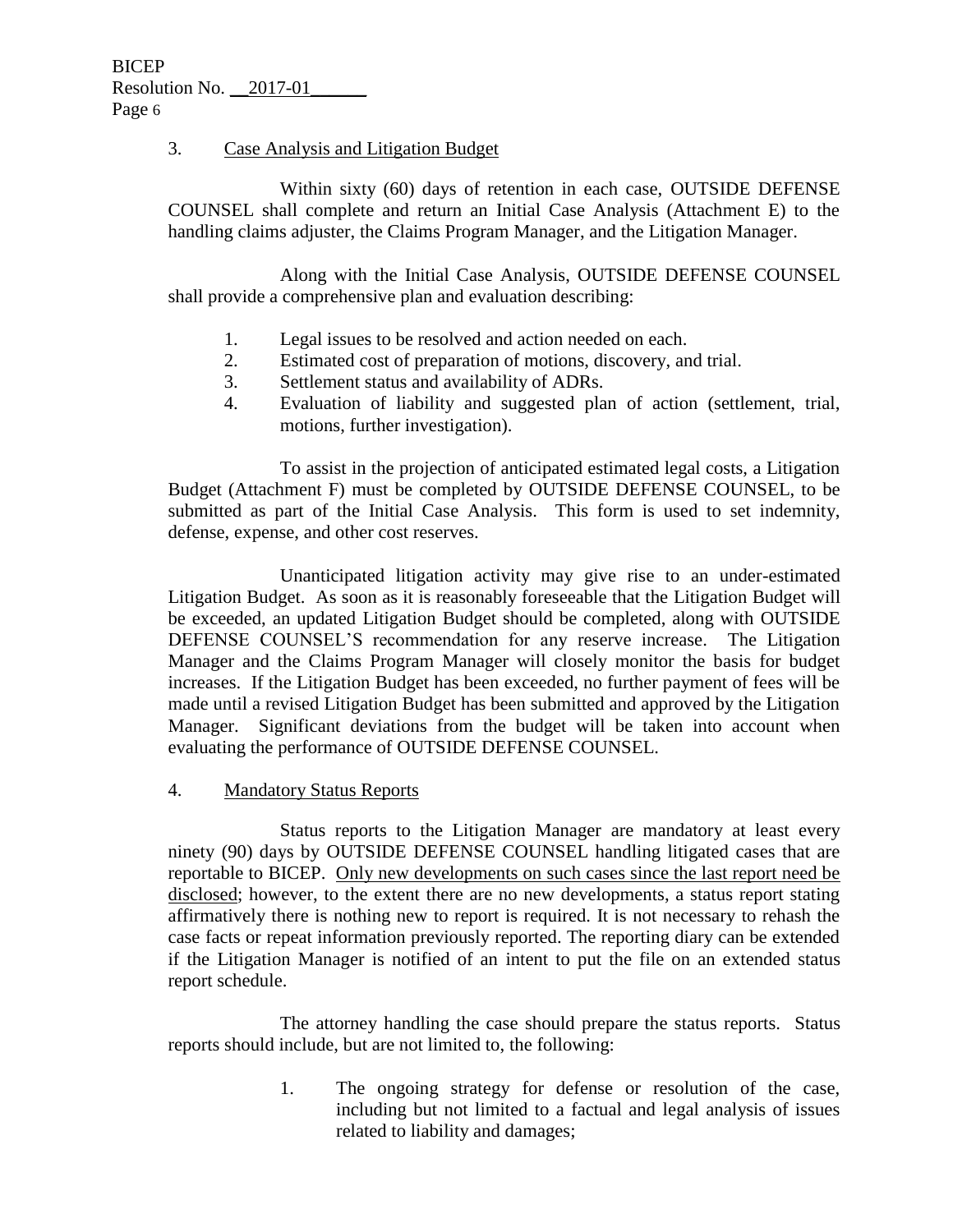- 2. A description of planned discovery with a time table for completion;
- 3. A brief synopsis of the discovery completed since the last report;
- 4. Court dates including, but not necessarily limited to, mandatory settlement conferences, trial setting conferences, arbitration and trial dates, hearings on discovery, etc.; and
- 5. New settlement demands.

As close as practicable to thirty (30) days prior to a mediation, arbitration, or trial, OUTSIDE DEFENSE COUNSEL shall provide a report, which shall include:

- 1. An assessment of the defendant MEMBER's liability;
- 2. An assessment of plaintiff's damages;
- 3. An assessment of the legal defenses (and probability of prevailing);
- 4. As assessment of the chances of prevailing at trial;
- 5. The verdict value assuming liability;
- 6. An appraisal of settlement value, considering verdict value and chances of prevailing;
- 7. The status of settlement discussions; and
- 8. The defense fees and costs to date, along with the estimated fees and costs through trial.
- 5. Further Evaluations and Reserves

OUTSIDE DEFENSE COUNSEL shall furnish written or oral evaluations of the case at the request of the assigned claims adjuster, Claims Program Manager, the Litigation Manager and/or any excess coverage provider and/or when OUTSIDE DEFENSE COUNSEL deems it appropriate or necessary to furnish such evaluations. These evaluations shall disclose any weaknesses or strengths of the case that have been discovered, any increase or decrease in anticipated costs, any recommended change in reserves and, if pertinent, settlement recommendations.

6. Settlements

OUTSIDE DEFENSE COUNSEL handling a matter that is reportable to BICEP, shall not settle any litigation within the BICEP layer by way of any monetary offering without the prior approval of the MEMBER, the Litigation Manager and BICEP's Board of Directors.

7. Fees, Billings and Audits

All bills for legal services and related costs shall be submitted through the assigned claims adjuster to the Claims Program Manager at least quarterly, and to the Litigation Manager upon request. All bills submitted shall describe the services and costs provided during the previous billing period. Bills shall include the following information to which such services or costs pertain: (1) the name of the matter; (2) a brief description of services performed; (3) the date the services were performed; (4) the number of hours,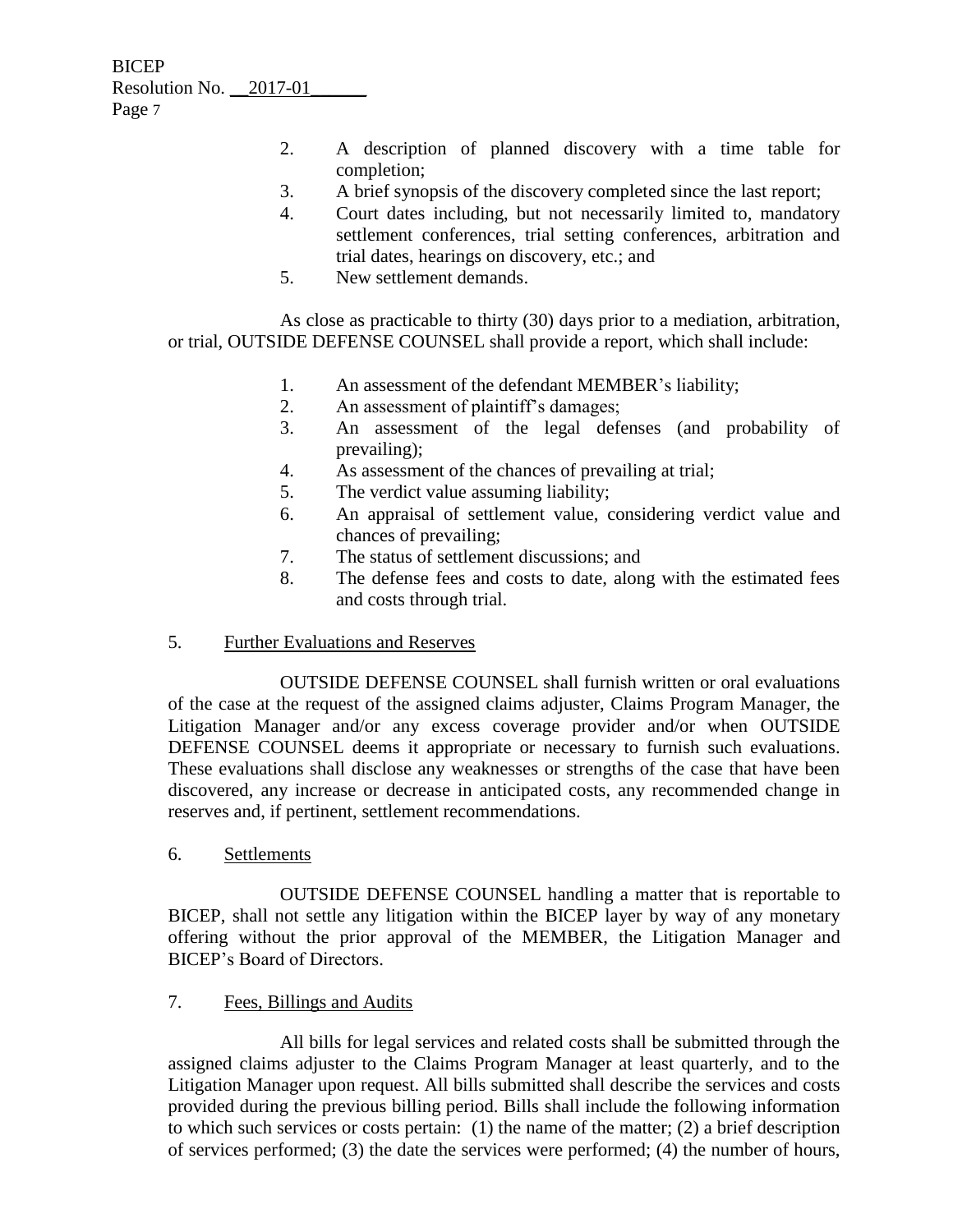> or fraction thereof, spent and the name of the person performing the work; (5) the hourly or project rate for the services; (6) a brief description of any costs incurred; and (7) the signature of the billing attorney.

> The following expenses are to be approved by the MEMBER and, if appropriate, by the Litigation Manager before being incurred, unless they were previously approved in the Litigation Budget:

- 1. Experts whether investigative (consulting) or testimonial.
- 2. Independent medical examinations (IMEs).
- 3. Outside investigators.
- 4. More than one attorney at meetings, interviews, depositions, hearings, appearances or other like engagements, including mediations, mandatory settlement conferences, trial, and appeals.
- 5. Travel out of town or outside of designated area for investigation (*i.e.,* for depositions, meetings with expert witnesses, etc.).
- 6. Filing of cross-complaints or counter-claims.
- 7. Research in preparation for the filing of demurrers and motions, especially motions for summary judgment.
- 8. Co-defendant cost sharing or liability sharing agreements.

OUTSIDE DEFENSE COUNSEL shall not bill for the same work done by two or more persons unless specifically authorized by the MEMBER or, if appropriate, by the Litigation Manager. There shall be no block billing accepted for payment.

OUTSIDE DEFENSE COUNSEL is responsible for the content of the bill and will work directly with the assigned claims adjuster in resolving any problems or answering any questions regarding the bill.

Rates per hour or per project shall not exceed the amount approved by the Board of Directors as set forth in Attachment A. Rates per hour or per project within the approved rate will not be increased without at least ninety (90) days advance written notice to the Litigation Manager and the Claims Program Manager, and only after receiving approval for such rate change.

From time to time, the Litigation Manager and/or the Claims Program Manager may elect to conduct an independent audit of any litigation being monitored by BICEP including billings for legal services being performed by OUTSIDE DEFENSE COUNSEL. The Litigation Manager reserves the right to order an independent legal bill audit if, in his or her discretion, the billings raise inquiries with respect to whether they comply with these LITIGATION MANAGEMENT PROGRAM guidelines or whether they may be excessive or unwarranted. Payment of any invoices shall not constitute a waiver of BICEP's right to seek reimbursement of any inappropriate or excessive billings disclosed by an independent audit or otherwise. If an independent legal bill audit is ordered, the Board of Directors, with input from the Litigation Manager and the Claims Program Manager, shall determine who shall pay for the legal bill audit.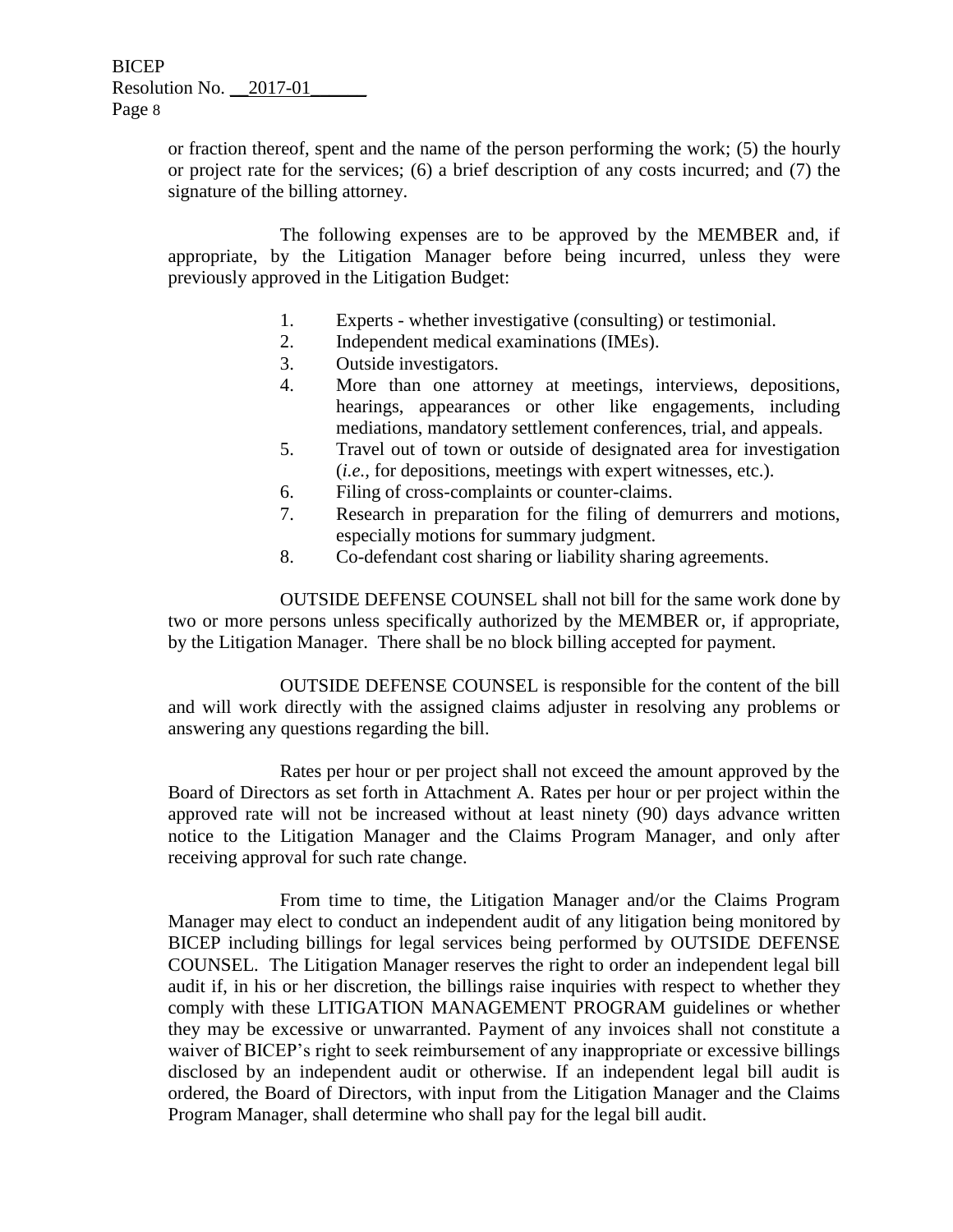### 8. Self-Performance Evaluation and Exit Analysis

Within ninety (90) days of the conclusion of a case, OUTSIDE DEFENSE COUNSEL shall complete and return the Self Performance Evaluation form (Attachment G) that was provided upon assignment of the case. This form shall be returned to the Claims Program Manager with a copy to the Litigation Manager. The purpose of this form is to assess the performance of the attorney defending the matter, the retained experts and consultants, opposing counsel, and the general handling of the case. The failure to provide this Self Performance Evaluation form may delay payment of any outstanding invoices.

### F. Performance Requirements for INHOUSE and CONTRACT CITY ATTORNEY DEFENSE COUNSEL

### 1. Communication

b. Correspondence and Pleadings

Upon request, INHOUSE and CONTRACT CITY ATTORNEY DEFENSE COUNSEL shall provide copies of all correspondence, pleadings and deposition transcripts to the claims adjuster assigned to the case, who shall in turn forward such copies to the Claims Program Manager and to the extent the case falls within the purview of the Litigation Manager, pursuant to the Master Program Document, to the Litigation Manager.

INHOUSE and CONTRACT CITY ATTORNEY DEFENSE COUNSEL and the Litigation Manager together shall ascertain whether or not the case needs to be reported and has been reported by the claims adjuster to the excess/reinsurance coverage provider. If it needs to be reported but has not yet been reported, INHOUSE and CONTRACT CITY ATTORNEY DEFENSE COUNSEL and the Litigation Manager shall report such case immediately.

After a case has been reported to an excess coverage provider, INHOUSE and CONTRACT CITY ATTORNEY DEFENSE COUNSEL shall ensure that additional copies of all correspondence and pleadings and any other documents or information as required by the excess coverage provider are forwarded to such excess coverage provider.

All INHOUSE and CONTRACT CITY ATTORNEY DEFENSE COUNSEL shall promptly respond to all correspondence or phone calls from the Claims Program Manager and/or Litigation Manager and keep them fully advised as to the progress of each case. All INHOUSE and CONTRACT CITY ATTORNEY DEFENSE COUNSEL shall cooperate with the Litigation Manager in all other aspects of the LITIGATION MANAGEMENT PROGRAM, including but not limited to helping maintain the Litigation Manager's resource and motions libraries and completing expert witness and plaintiff counsel evaluations.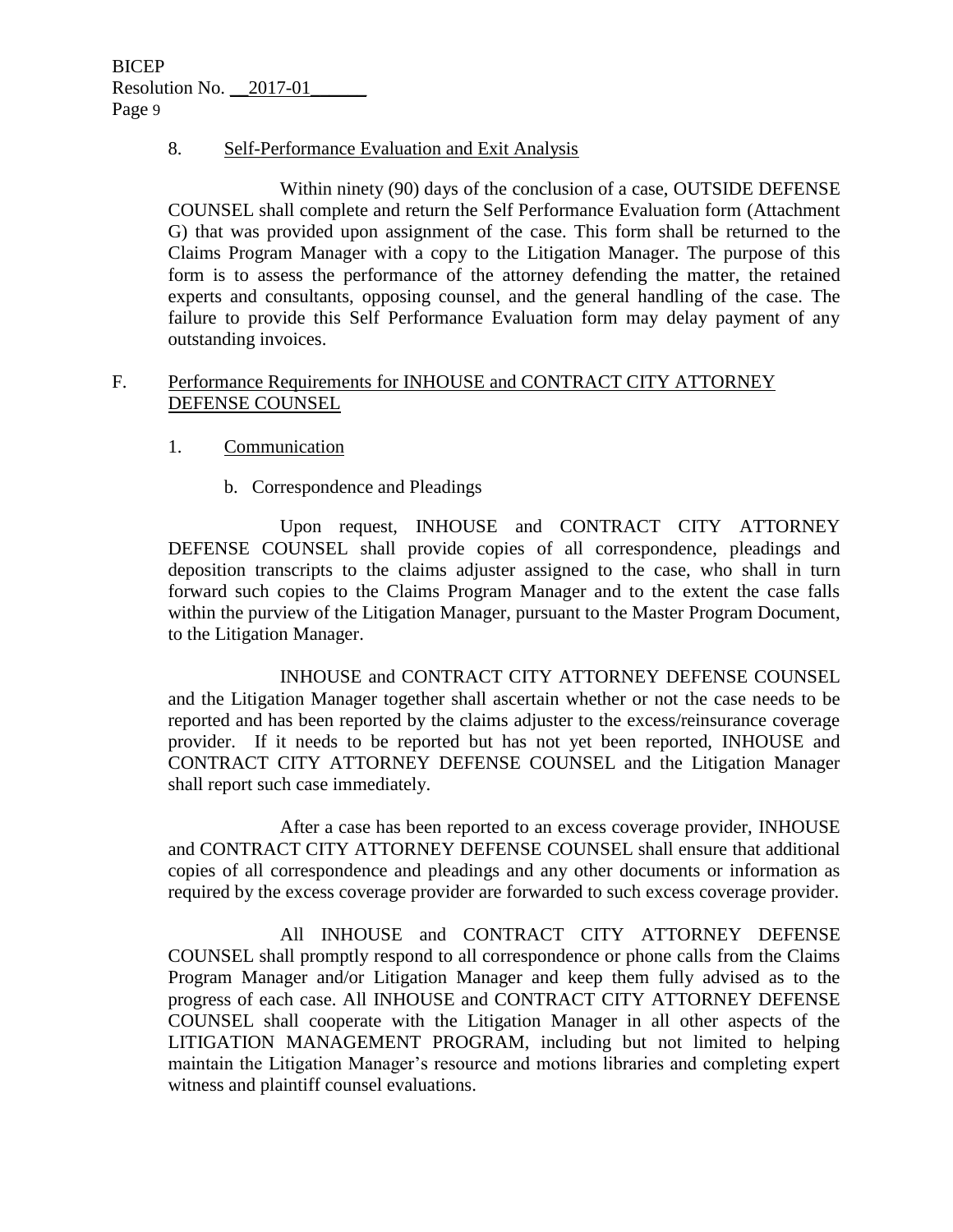### 2. Depositions, Trials, Arbitrations, and Hearings

INHOUSE and CONTRACT CITY ATTORNEY DEFENSE COUNSEL shall provide notice of depositions, trials, arbitrations, and hearings to all parties specified above who are to receive copies of correspondence.

### 3. Case Analysis and Litigation Budget

Within sixty (60) days of retention in each case, INHOUSE and CONTRACT CITY ATTORNEY DEFENSE COUNSEL shall complete and return an Initial Case Analysis (Attachment E) to the handling claims adjuster, the Claims Program Manager, and the Litigation Manager.

Along with the Initial Case Analysis, INHOUSE and CONTRACT CITY ATTORNEY DEFENSE COUNSEL shall provide a comprehensive plan and evaluation describing:

- 1. Legal issues to be resolved and action needed on each.
- 2. Estimated cost of preparation of motions, discovery, and trial.
- 3. Settlement status and availability of ADRs.
- 4. Evaluation of liability and suggested plan of action (settlement, trial, motions, further investigation).

To assist in the projection of anticipated estimated legal costs, a Litigation Budget (Attachment F) must be completed by INHOUSE and CONTRACT CITY ATTORNEY DEFENSE COUNSEL, to be submitted as part of the Initial Case Analysis. This form is used to set indemnity, defense, expense, and other cost reserves. INHOUSE and CONTRACT CITY ATTORNEY DEFENSE COUNSEL shall submit a Litigation Budget so that expense and other costs may be appropriately reserved.

Unanticipated litigation activity may give rise to an under-estimated Litigation Budget. As soon as it is reasonably foreseeable that the Litigation Budget will be exceeded, an updated Litigation Budget should be completed, along with INHOUSE and CONTRACT CITY ATTORNEY DEFENSE COUNSEL'S recommendation for any reserve increase. The Litigation Manager and the Claims Program Manager will closely monitor the basis for budget increases. If the Litigation Budget has been exceeded, no further payment of fees will be made until a revised Litigation Budget has been submitted and approved by the Litigation Manager. Significant deviations from the budget will be taken into account when evaluating the performance of INHOUSE and CONTRACT CITY ATTORNEY DEFENSE COUNSEL.

### 4. Mandatory Status Reports

Status reports to the Litigation Manager are mandatory at least every ninety (90) days by INHOUSE and CONTRACT CITY ATTORNEY DEFENSE COUNSEL handling litigated cases that are reportable to BICEP. Only new developments on such cases since the last report need be disclosed; however, to the extent there are no new developments, a status report stating affirmatively there is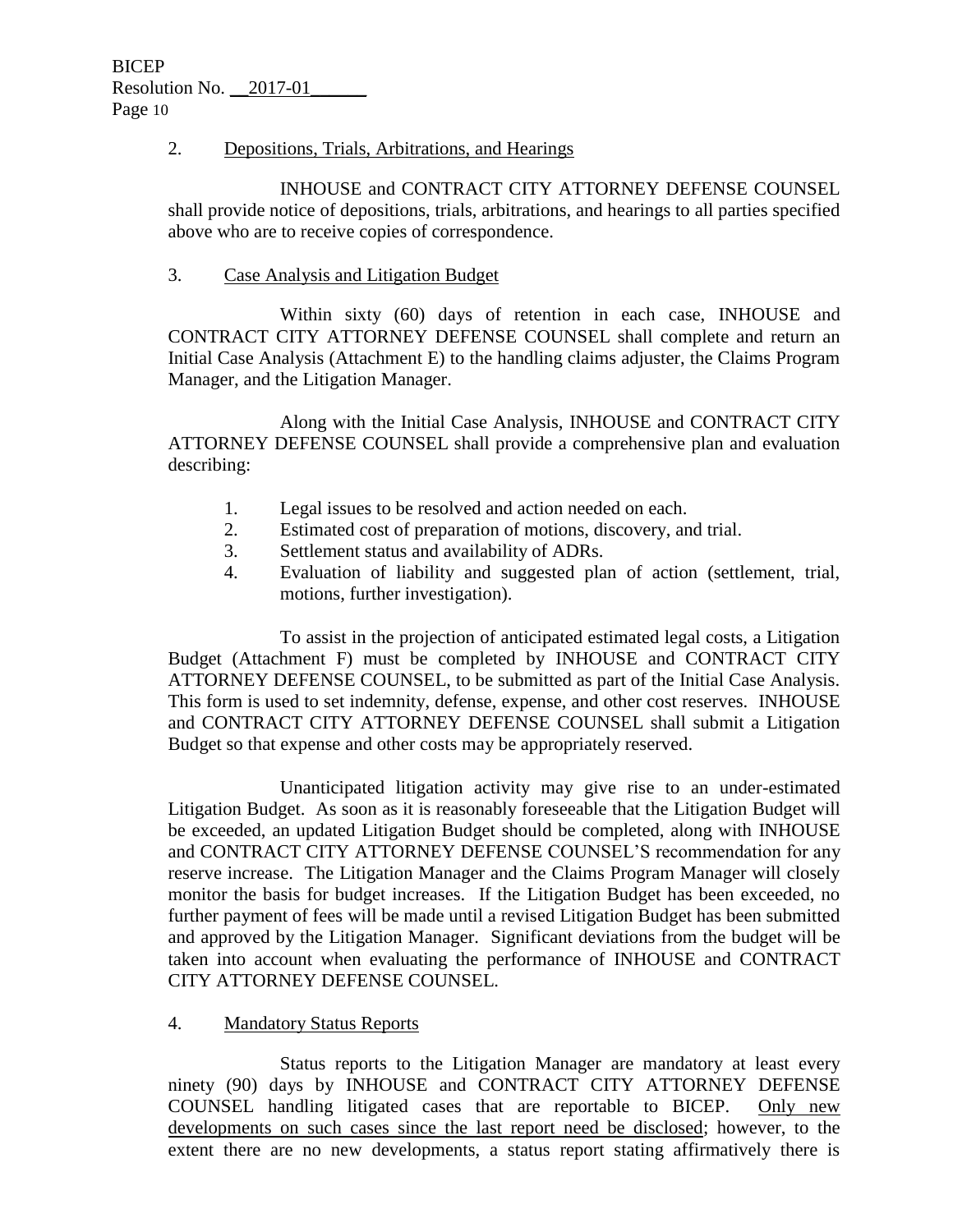> nothing new to report is required. It is not necessary to rehash the case facts or repeat information previously reported. The reporting diary can be extended if the Litigation Manager is notified of an intent to put the file on an extended status report schedule.

> The attorney handling the case should prepare the status reports. Status reports should include, but are not limited to, the following:

- 1. The ongoing strategy for defense or resolution of the case, including but not limited to a factual and legal analysis of issues related to liability and damages;
- 2. A description of planned discovery with a time table for completion;
- 3. A brief synopsis of the discovery completed since the last report;
- 4. Court dates including, but not necessarily limited to, mandatory settlement conferences, trial setting conferences, arbitration and trial dates, hearings on discovery, etc.; and
- 5. New settlement demands.

As close as practicable to thirty (30) days prior to a mediation, arbitration, or trial, INHOUSE and CONTRACT CITY ATTORNEY DEFENSE COUNSEL shall provide a report, which shall include:

- 1. An assessment of the defendant MEMBER's liability;
- 2. An assessment of plaintiff's damages;
- 3. An assessment of the legal defenses (and probability of prevailing);
- 4. As assessment of the chances of prevailing at trial;
- 5. The verdict value assuming liability;
- 6. An appraisal of settlement value, considering verdict value and chances of prevailing;
- 7. The status of settlement discussions; and
- 8. The defense fees and costs to date, along with the estimated fees and costs through trial.
- 5. Further Evaluations and Reserves

INHOUSE and CONTRACT CITY ATTORNEY DEFENSE COUNSEL shall furnish written or oral evaluations of the case at the request of the assigned claims adjuster, Claims Program Manager, the Litigation Manager and/or any excess coverage provider and/or when INHOUSE and CONTRACT CITY ATTORNEY DEFENSE COUNSEL deems it appropriate or necessary to furnish such evaluations. These evaluations shall disclose any weaknesses or strengths of the case that have been discovered, any increase or decrease in anticipated costs, any recommended change in reserves and, if pertinent, settlement recommendations.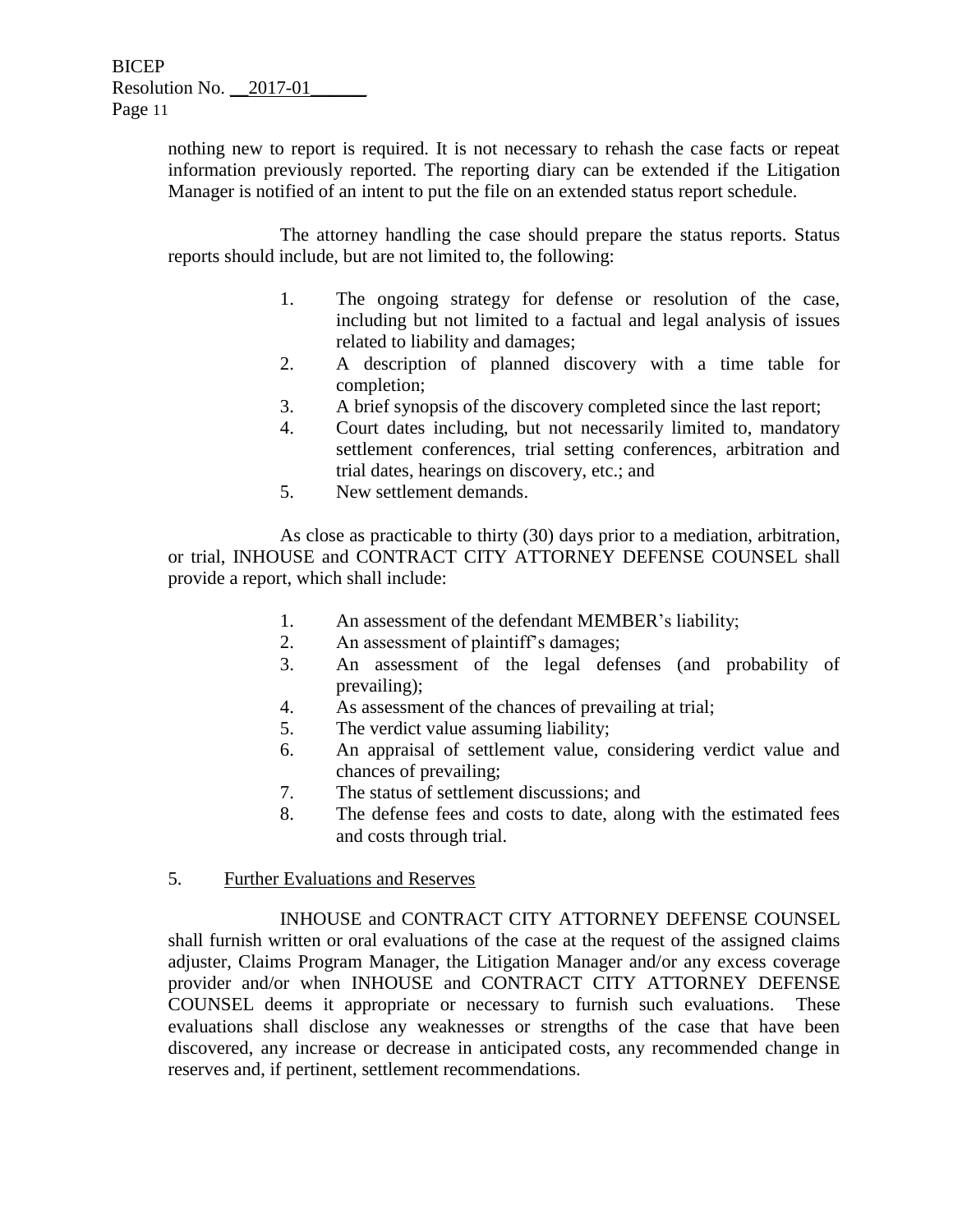#### 6. Settlements

INHOUSE and CONTRACT CITY ATTORNEY DEFENSE COUNSEL handling a matter that is reportable to BICEP, shall not settle any litigation within the BICEP layer by way of any monetary offering without the prior approval of the MEMBER, the Litigation Manager, and BICEP's Board of Directors.

### 7. Fees, Statements and Audits

All legal services and related costs shall be accounted for and maintained by INHOUSE and CONTRACT CITY ATTORNEY DEFENSE COUNSEL and shall be provided to the Litigation Manager upon request. All statements shall include the following information to which such services or costs pertain: (1) the name of the matter; (2) a brief description of services performed; (3) the date the services were performed; (4) the number of hours, or fraction thereof, spent and the name of the person performing the work; (5) the hourly or project rate for the services; (6) a brief description of any costs incurred; and (7) the signature of the billing attorney.

The following expenses should be approved, if appropriate, by the Litigation Manager before being incurred:

- 1. Experts whether investigative (consulting) or testimonial.
- 2. Independent medical examinations (IMEs).
- 3. Outside investigators.
- 4. More than one attorney at meetings, interviews, depositions, hearings, appearances or other like engagements, including mediations, mandatory settlement conferences, trial, and appeals.
- 5. Travel out of town or outside of designated area for investigation (*i.e.,* for depositions, meetings with expert witnesses, etc.).
- 6. Filing of cross-complaints or counter-claims.
- 7. Research in preparation for the filing of demurrers and motions, especially motions for summary judgment.
- 8. Co-defendant cost sharing or liability sharing agreements.

INHOUSE and CONTRACT CITY ATTORNEY DEFENSE COUNSEL shall not bill for the same work done by two or more persons unless specifically authorized by the Litigation Manager.

INHOUSE and CONTRACT CITY ATTORNEY DEFENSE COUNSEL submitting the statement is responsible for the content of the statements.

From time to time, the Litigation Manager and/or the Claims Program Manager may elect to conduct an independent audit of any litigation being monitored by BICEP including statements for legal fees and costs being performed by INHOUSE and CONTRACT CITY ATTORNEY DEFENSE COUNSEL. The Litigation Manager reserves the right to order an independent legal bill audit if, in his or her discretion, the statements raise inquiries with respect to whether they comply with these LITIGATION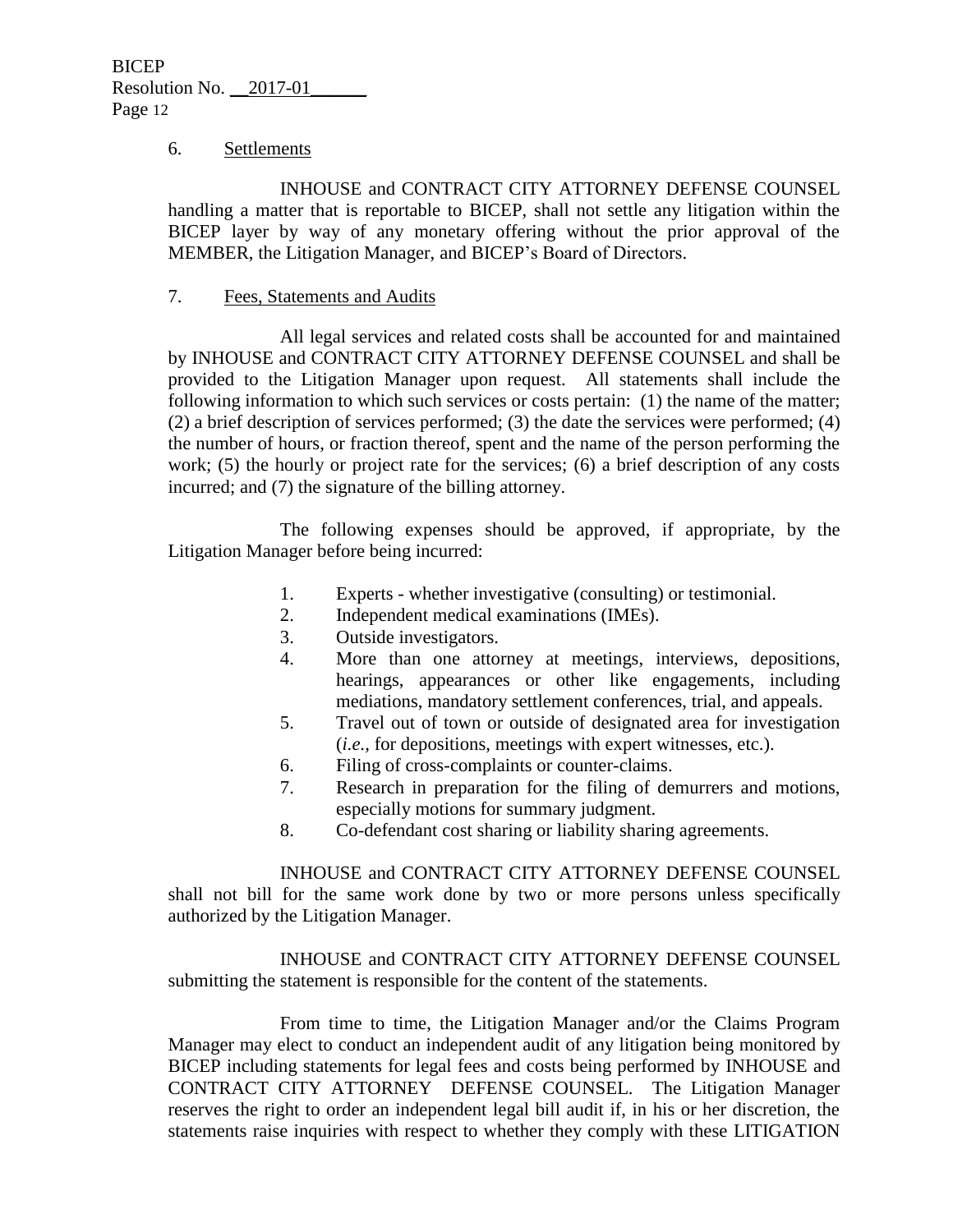> MANAGEMENT PROGRAM guidelines or whether they may be excessive or unwarranted. Payment of any invoices shall not constitute a waiver of BICEP's right to seek reimbursement of any inappropriate or excessive statements disclosed by an independent audit or otherwise. If an independent legal bill audit is ordered, the Board of Directors, with input from the Litigation Manager and the Claims Program Manager, shall determine who shall pay for the legal bill audit.

#### 8. Self-Performance Evaluation and Exit Analysis

Within ninety (90) days of the conclusion of a case, INHOUSE and CONTRACT CITY ATTORNEY DEFENSE COUNSEL shall complete and return the Self Performance Evaluation form (Attachment G) that was provided upon assignment of the case. This form shall be returned to the Claims Program Manager with a copy to the Litigation Manager. The purpose of this form is to assess the performance of the attorney defending the matter, the retained experts and consultants, opposing counsel, and the general handling of the case. The failure to provide this Self Performance Evaluation form may delay payment of any outstanding invoices.

Resolution was adopted by the Board of Directors at a regular meeting of the Board held on the 21st day of September 2017, in Los Angeles, California by the following vote:

**AYES NOES ABSTAIN ABSENT** 

| 5     |  |
|-------|--|
| 0     |  |
| 0     |  |
| 1<br> |  |

By:

President, Board of Directors

 $\overline{\mathcal{L}}$ Attest: M/L

Administrator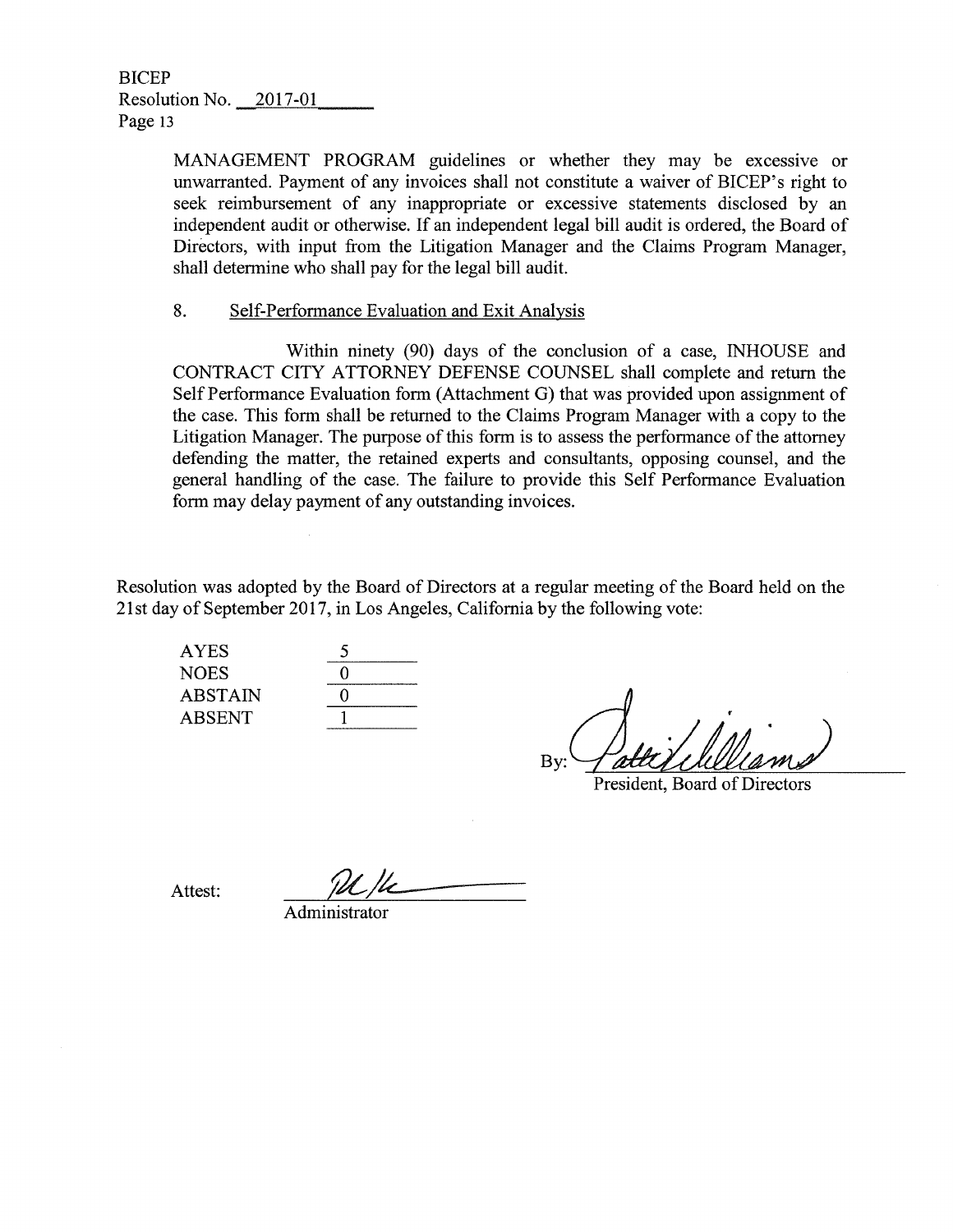# Attachment A

The hourly not-to-exceed rate for OUTSIDE DEFENSE COUNSEL is established this 21st day of September 2017, at \$250.00.

The rate for a CONTRACT CITY ATTORNEY DEFENSE COUNSEL that is defending a case shall be the negotiated rate between the MEMBER and the firm, but shall not exceed \$250.00 an hour unless a higher rate is approved pursuant to Section E, subsection 3, Case Analysis and Litigation Budget, of this Resolution.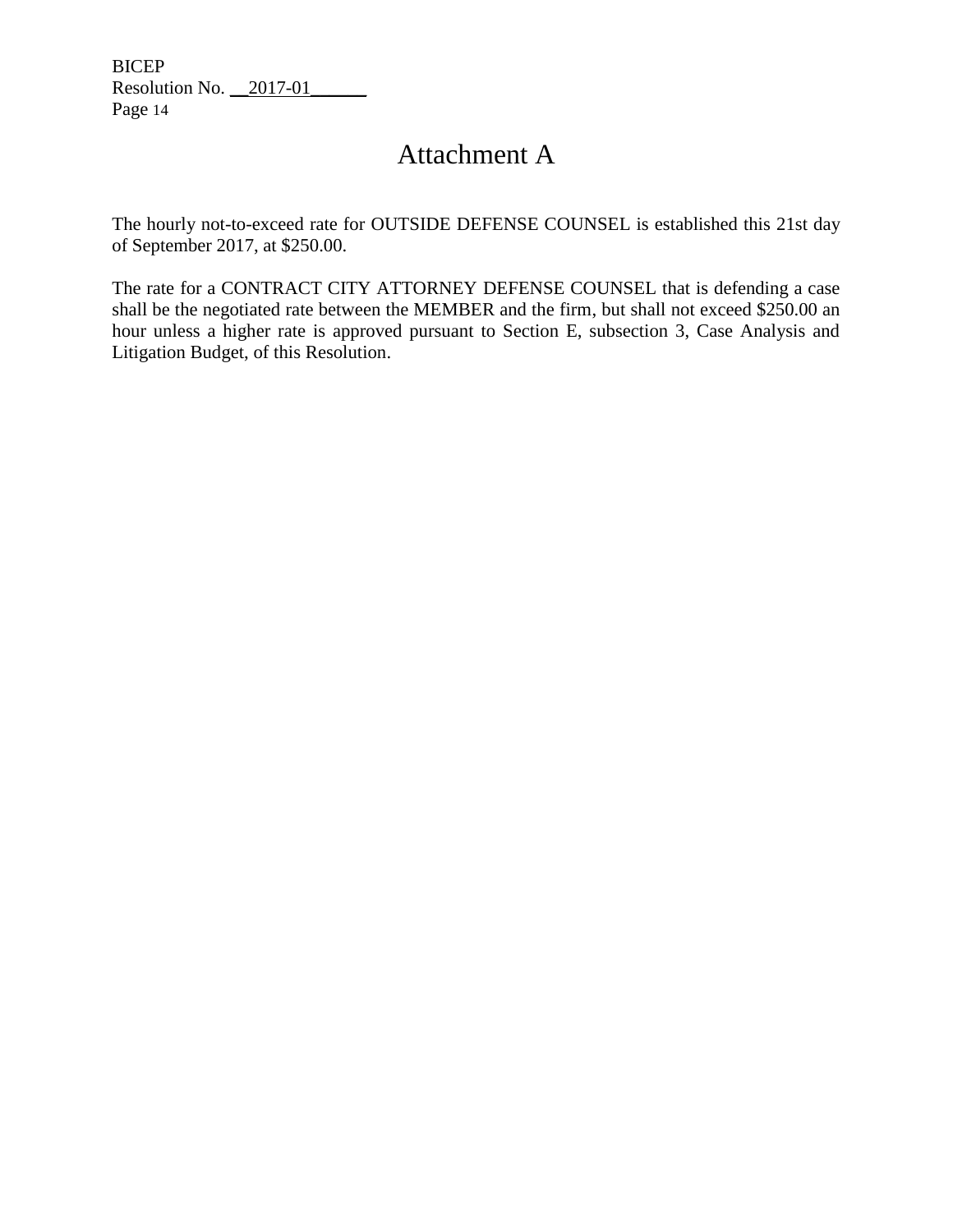# Attachment B

# **CERTIFIED ATTORNEY SURVEY OF INSURANCE**

Please complete and return this form at your earliest convenience.

|                                                                                                                                                                                                                               | 1. General Liability Yes ____ No ____ Amount: __________________________________                     |
|-------------------------------------------------------------------------------------------------------------------------------------------------------------------------------------------------------------------------------|------------------------------------------------------------------------------------------------------|
|                                                                                                                                                                                                                               | Deductible or S.I.R.: Claim/ Occurrence Basis: __________________________________                    |
|                                                                                                                                                                                                                               |                                                                                                      |
|                                                                                                                                                                                                                               |                                                                                                      |
|                                                                                                                                                                                                                               | Would you be willing to extend coverage to the Pool? Yes____ No____                                  |
| By way of: Certificate________ Endorsement______                                                                                                                                                                              |                                                                                                      |
|                                                                                                                                                                                                                               | 2. Professional Liability Yes___ No___ Amount: _________________________________                     |
|                                                                                                                                                                                                                               | Deductible or S.I.R.: _______________________Claim/Occurrence Basis: _______________________________ |
|                                                                                                                                                                                                                               |                                                                                                      |
|                                                                                                                                                                                                                               |                                                                                                      |
|                                                                                                                                                                                                                               | Would you be willing to extend coverage to the Pool? Yes____ No____                                  |
| By way of: Certificate________ Endorsement_______                                                                                                                                                                             |                                                                                                      |
|                                                                                                                                                                                                                               | 3. Workers' Compensation Yes____ No____ Amount: ________________________________                     |
|                                                                                                                                                                                                                               | Deductible or S.I.R.: Claim/Occurrence Basis: Claim 2008.                                            |
|                                                                                                                                                                                                                               |                                                                                                      |
|                                                                                                                                                                                                                               |                                                                                                      |
|                                                                                                                                                                                                                               | Would you be willing to extend coverage to the Pool? Yes____ No____                                  |
| By way of: Certificate_________ Endorsement_______                                                                                                                                                                            |                                                                                                      |
|                                                                                                                                                                                                                               | 4. Automobile Liability Yes____ No____ Amount: _________________________________                     |
|                                                                                                                                                                                                                               |                                                                                                      |
|                                                                                                                                                                                                                               |                                                                                                      |
|                                                                                                                                                                                                                               |                                                                                                      |
|                                                                                                                                                                                                                               | Would you be willing to extend coverage to the Pool? Yes_____ No_____                                |
| $P_1$ $Q_2$ $Q_3$ $Q_4$ $Q_5$ $Q_6$ $Q_7$ $Q_8$ $Q_9$ $Q_9$ $Q_9$ $Q_9$ $Q_9$ $Q_9$ $Q_9$ $Q_9$ $Q_9$ $Q_9$ $Q_9$ $Q_9$ $Q_9$ $Q_9$ $Q_9$ $Q_9$ $Q_9$ $Q_9$ $Q_9$ $Q_9$ $Q_9$ $Q_9$ $Q_9$ $Q_9$ $Q_9$ $Q_9$ $Q_9$ $Q_9$ $Q_9$ |                                                                                                      |

By way of: Certificate\_\_\_\_\_\_ Endorsement\_\_\_\_\_\_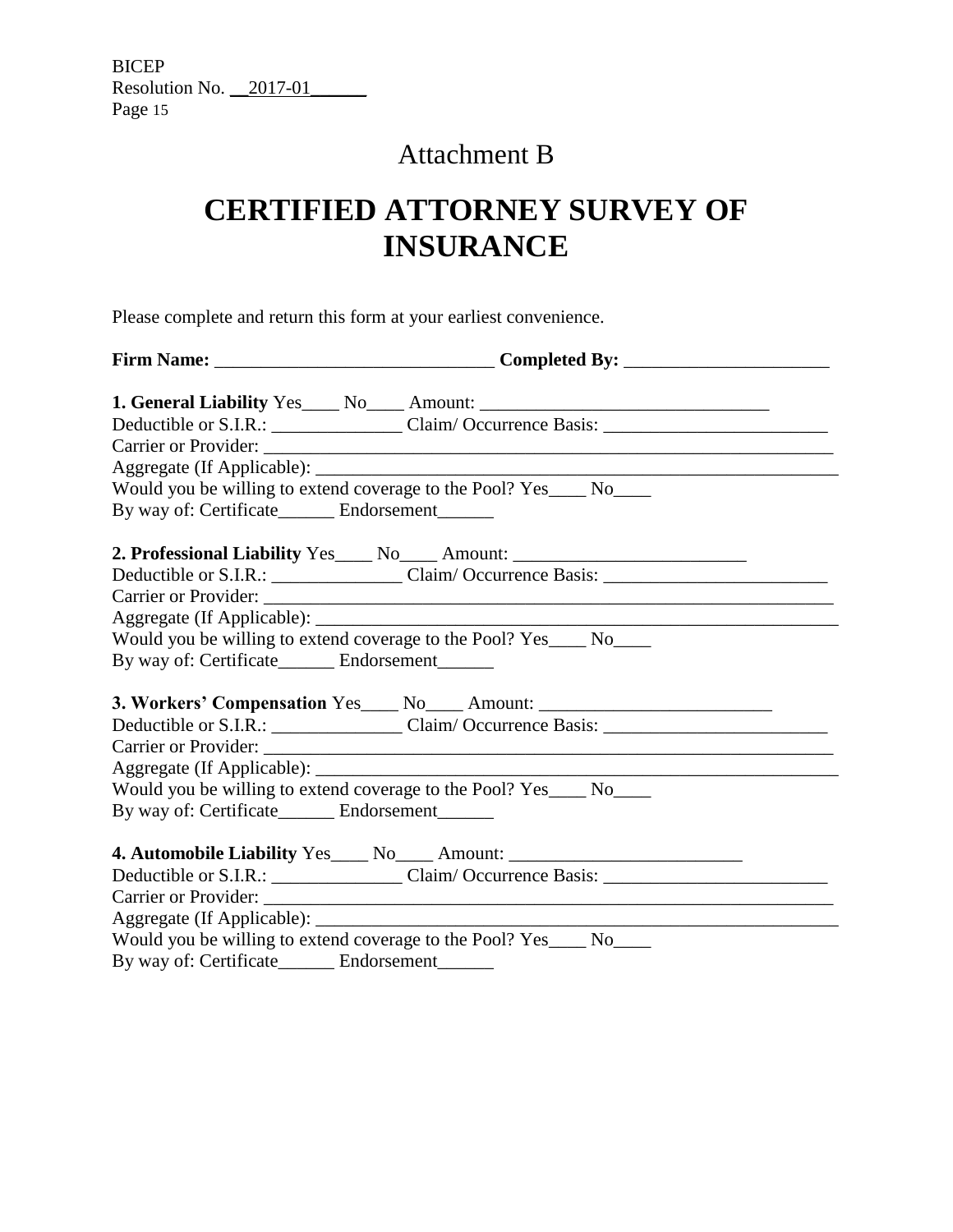# Attachment C

*[Member's Letterhead]1*

*[Date]*

*[Attorney with Firm Name / Address]*

\_\_\_\_\_\_\_\_\_\_\_\_\_\_\_\_\_\_\_\_\_\_\_\_\_\_\_\_ \_\_\_\_\_\_\_\_\_\_\_\_\_\_\_\_\_\_\_\_\_\_\_\_\_\_\_\_

*Re: [Case Name, Court Number, and Bicep Claim Number]*

*Dear \_\_\_\_\_\_\_\_\_\_\_\_\_\_\_\_\_\_:*

# **BICEP DEFENSE ATTORNEY(S) REPORTING REQUIREMENTS**

Our City is a member of the Big Independent Cities Excess Pool (BICEP), a governmental Joint Powers risk sharing pool that provides excess coverage to its member cities. BICEP directly covers its member cities, and may also purchase commercial excess liability insurance or reinsurance for them.

We have placed BICEP on notice of the referenced claim. Pursuant to agreements between BICEP and our City, BICEP will monitor the claim and may take an active role in overseeing the claim, litigation and settlement negotiations in cooperation with the City and you as its defense attorney(s). Depending on the amount of potential damages, commercial excess liability insurers or reinsurers may also become involved.

Under the agreements between BICEP and the City, you must adhere to the following reporting requirements. Your reports, marked Confidential Attorney Client Communication, should be addressed to the City with copies to BICEP and, if applicable, commercial excess liability insurers or reinsurers and monitoring counsel.

1. PRELIMINARY EVALUATION.

Within ninety (90) days of notice to BICEP of the claim or occurrence, your firm shall submit a letter to the City captioned Preliminary Evaluation and containing the following information under separate headings:

- a. Brief Description of the Case. [A sentence or short paragraph will do.]
- b. Procedural History
- c. Trial and Settlement Conference Dates
- d. Statement of Facts
- e. Applicable Immunities
- f. City's Liability
- g. Plaintiff's Comparative Fault

<sup>1</sup> Revise format to correspond to public agency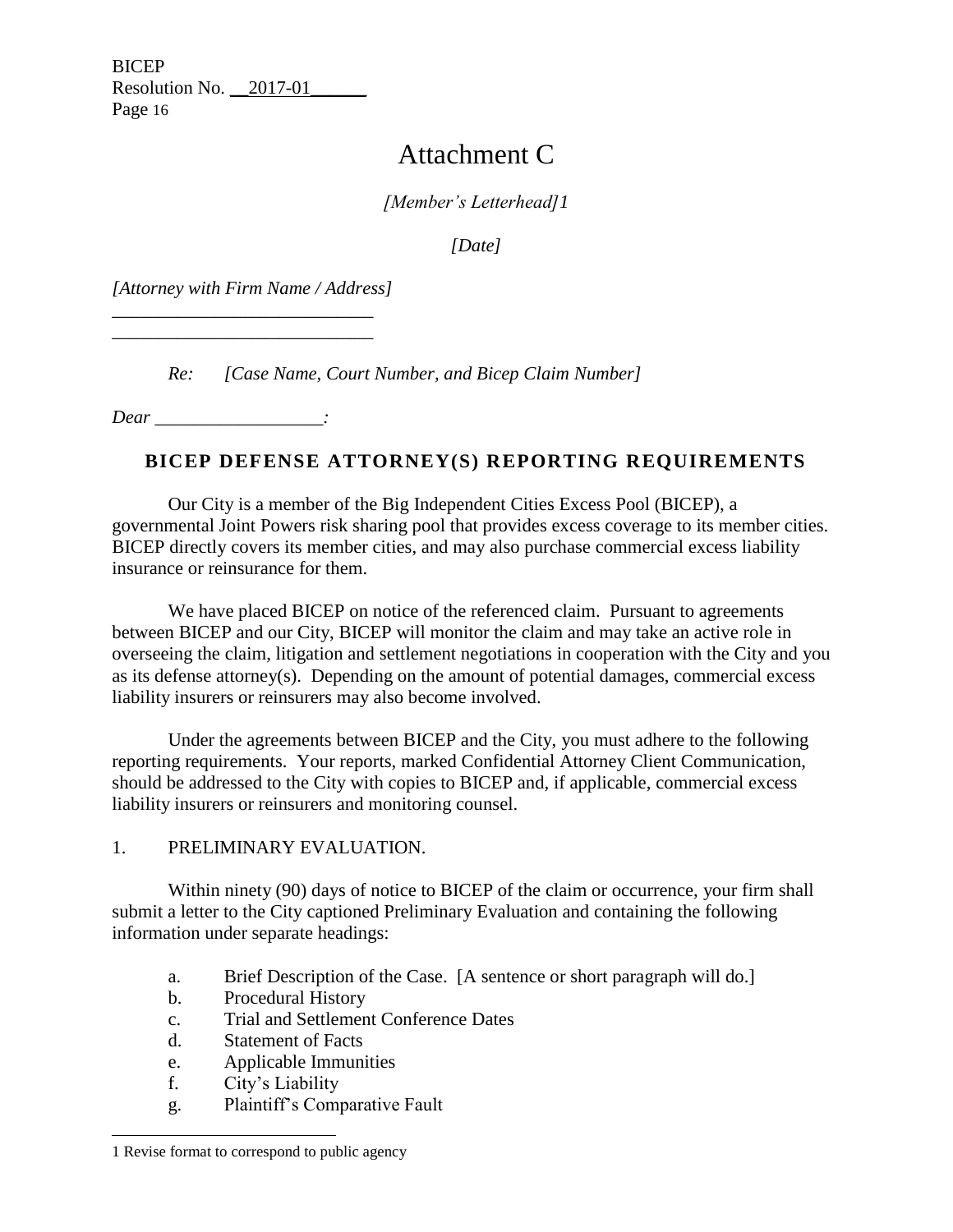- h. Comparative Fault or Other Liability of Third Parties
- i. Indemnification or Insurance Available from Other Parties
- j. Damages
- k. Litigation Cost Estimate
- l. Settlement Demands/Offers
- m. Evaluation and Recommendations

## 2. LITIGATION PLAN AND BUDGET.

Along with the Preliminary Evaluation, your firm shall complete and return the attached Litigation Plan and Budget.

## 3. SUMMARIES OF COURT PROCEEDINGS AND DISCOVERY.

Your firm shall provide the City with timely letter reports of court proceedings, depositions and written discovery. These letters shall comment on the significance of any new developments.

## 4. PRETRIAL EVALUATION.

Within sixty (60) days of the trial date, and one week before any settlement conference, your firm shall provide the Member City with a letter report captioned Pretrial Evaluation that contains an update on the topics noted in Section 1.

### 5. SETTLEMENT OFFERS AND DEMANDS.

Your firm shall immediately communicate all settlement demands and offers to the City, BICEP's General Manager, BICEP's Claims Administrator, and when applicable, commercial excess insurers and monitoring counsel. The Member City shall not enter into a settlement that requires payment from BICEP's pooled funds without BICEP's consent.

## 6. COPIES TO BICEP AND COMMERCIAL EXCESS INSURERS.

Your firm shall direct copies of the reports in Sections 1 through 5 to BICEP's General Manager and BICEP's Litigation Manager, and to any excess insurers whose layers of coverage may be affected by a settlement or judgment. When requested, your firm shall also copy the reports to any monitoring attorney for BICEP and/or its excess insurers.

Copies to BICEP should be directed as follows: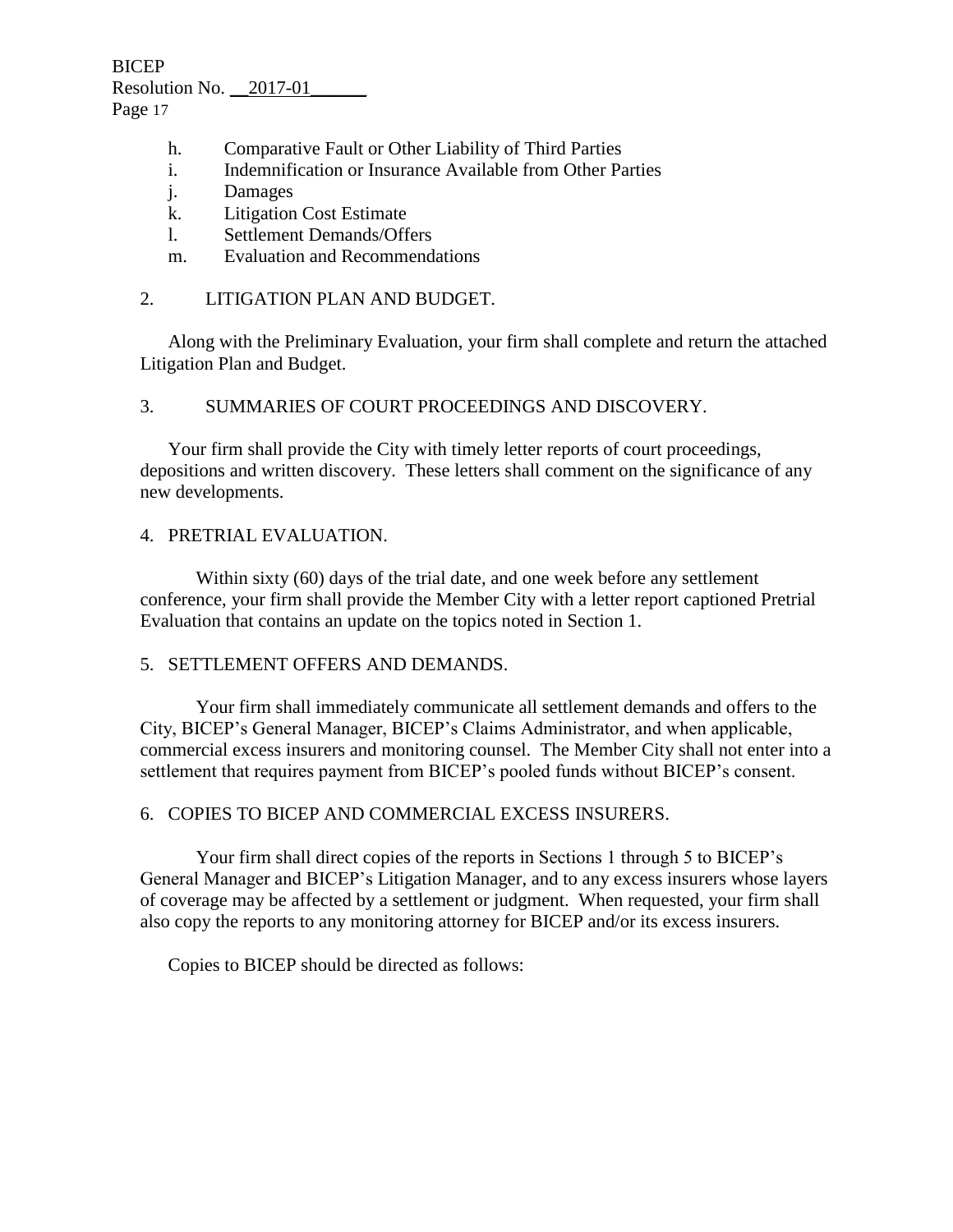BICEP Resolution No. \_\_2017-01\_\_\_\_\_\_ Page 18

> BICEP Litigation Manager Dwight Kunz Claims Specialist Carl Warren & Company P.O. Box 25180 Santa Ana, CA 92799

These BICEP representatives may request you to add others to the circulation of your reports.

Thank you for your attention to the above.

Very truly yours,

[Title]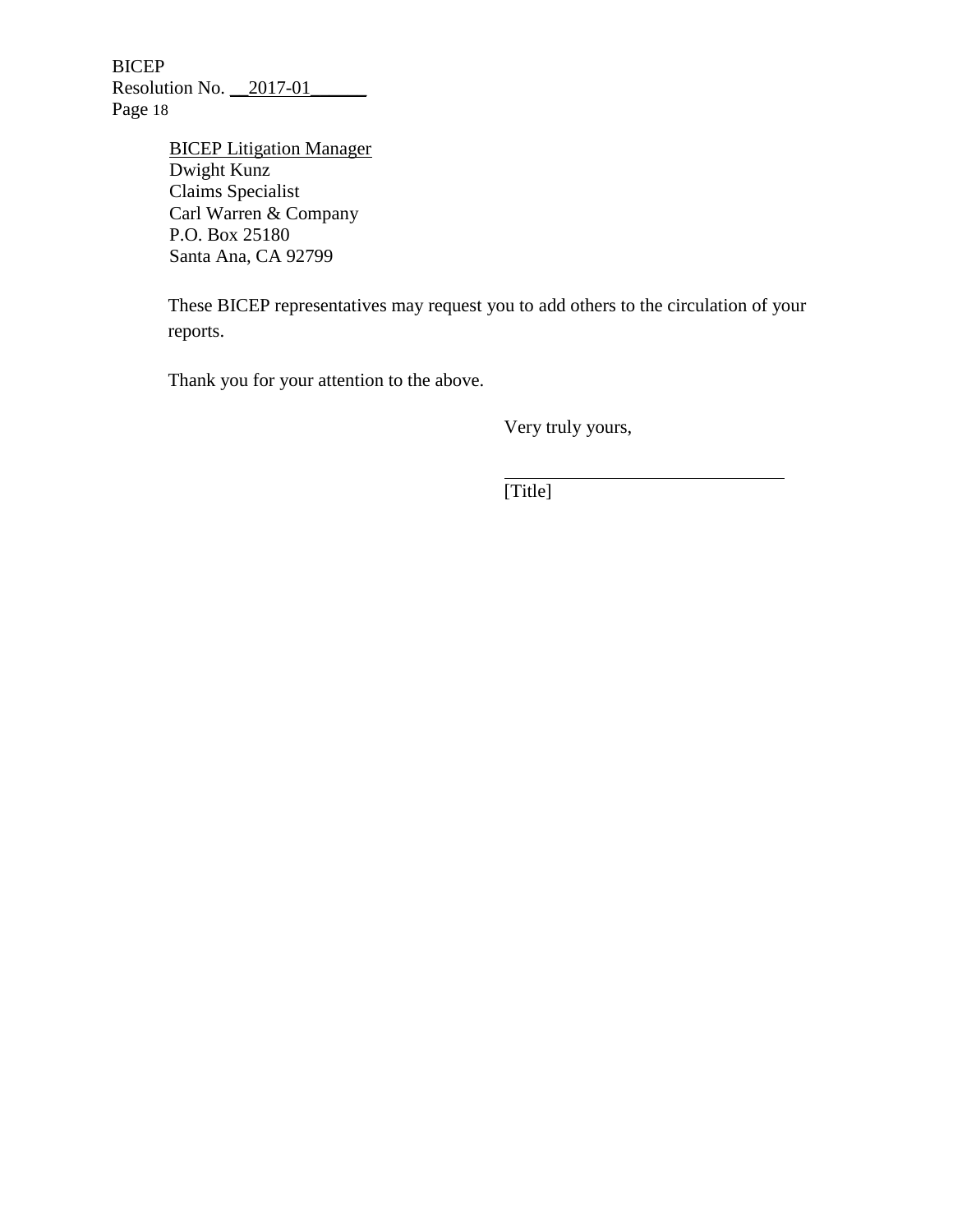# Attachment D

# BICEP INITIAL REPORT FORM

Send reports to Dwight Kunz (dkunz@carlwarren.com) Please attach a copy of all claim documents (tort claim/pleadings/rejection/etc.)

## 1. Member:

- 2. Name of Claimant(s):
- 3. Claim number:
- 4. Date of Loss:
- 5. Date of Claim:
- 6. Member SIR: \$

#### 7. Current financials:

| Bodily injury reserve | Bodily injury paid |  |
|-----------------------|--------------------|--|
| Legal expense reserve | Legal expense paid |  |
| Other reserve:        | Other paid:        |  |
| Total Incurred        |                    |  |

- 8. Brief Factual Summary:
- 9. Injuries of each plaintiff:
- 10: Demand by plaintiff(s):
- 11. Claim rejected? (If yes, please list date)
- 12. Complaint filed? (If yes, please list date)
- 13. Complaint served? (If yes, please list date)
- 14. Defense counsel assigned? (If yes, please list firm/attorney)

Adjuster Name: Today's Date:

\*Please advise defense counsel to copy dkunz@carlwarren.com on all communications.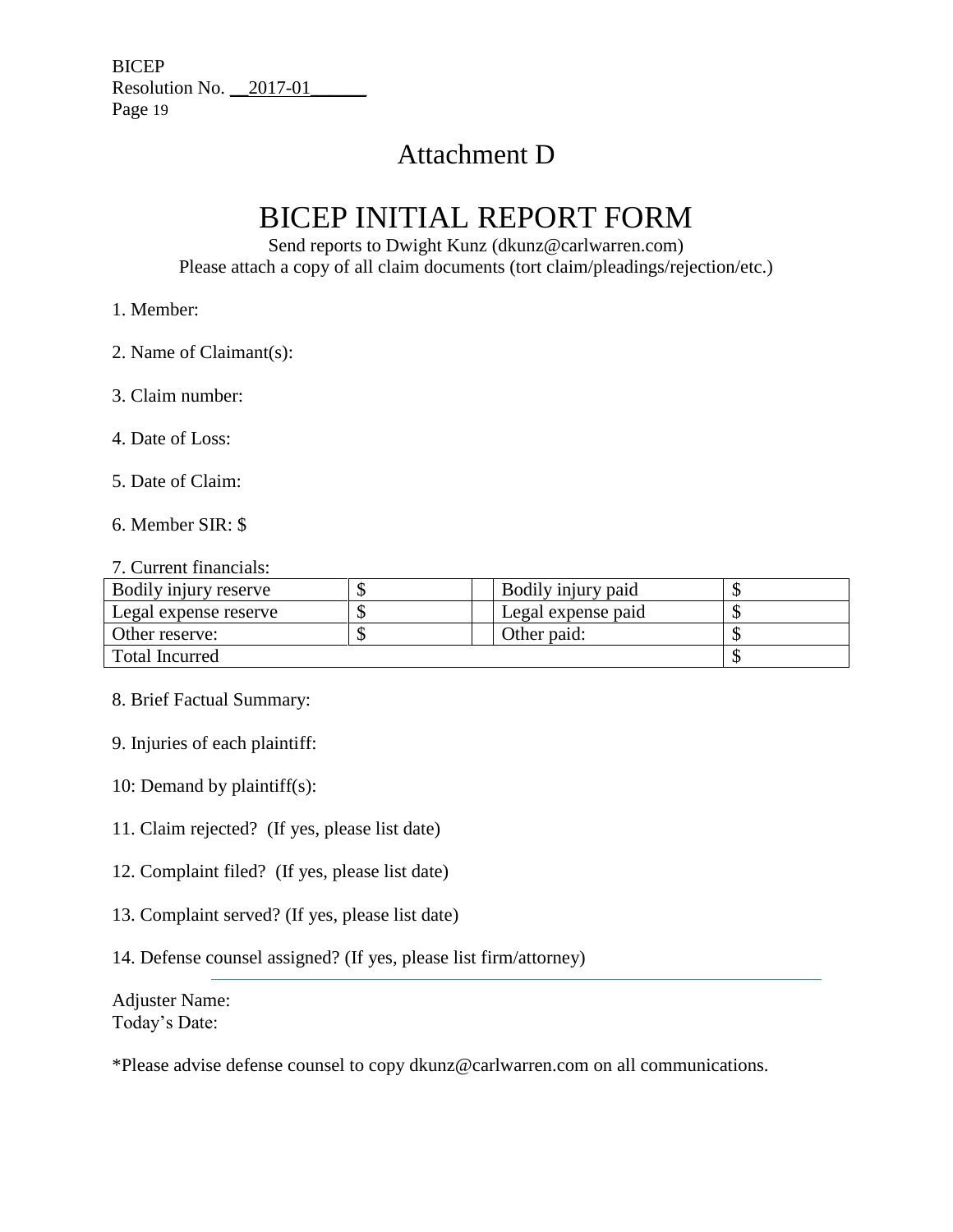# **Attachment E**

# **CASE ANALYSIS**

(To be completed by counsel and returned within 60 days)

| If multiple defendants, indicate those being represented: ______________________              |  |
|-----------------------------------------------------------------------------------------------|--|
| Are punitive damages sought? _____ yes _____ no                                               |  |
|                                                                                               |  |
| If yes, against whom? $\qquad \qquad$                                                         |  |
|                                                                                               |  |
| Was a governmental tort claim filed? _____ yes _____ no _____ n/a                             |  |
|                                                                                               |  |
|                                                                                               |  |
|                                                                                               |  |
| Does the civil complaint conform to the governmental tort claim? ___ yes ___ no               |  |
|                                                                                               |  |
| If not, in what respect does it differ?                                                       |  |
|                                                                                               |  |
|                                                                                               |  |
|                                                                                               |  |
|                                                                                               |  |
|                                                                                               |  |
|                                                                                               |  |
| Is there any additional information or documentation needed to preserve evidence or defenses? |  |
| $yes$ no                                                                                      |  |
|                                                                                               |  |
| If so, please explain.                                                                        |  |
|                                                                                               |  |
|                                                                                               |  |
|                                                                                               |  |
|                                                                                               |  |
|                                                                                               |  |
|                                                                                               |  |
| Are independent experts needed? _____ yes _____ no                                            |  |
|                                                                                               |  |
| If so, please explain.                                                                        |  |
|                                                                                               |  |
|                                                                                               |  |
|                                                                                               |  |
|                                                                                               |  |
|                                                                                               |  |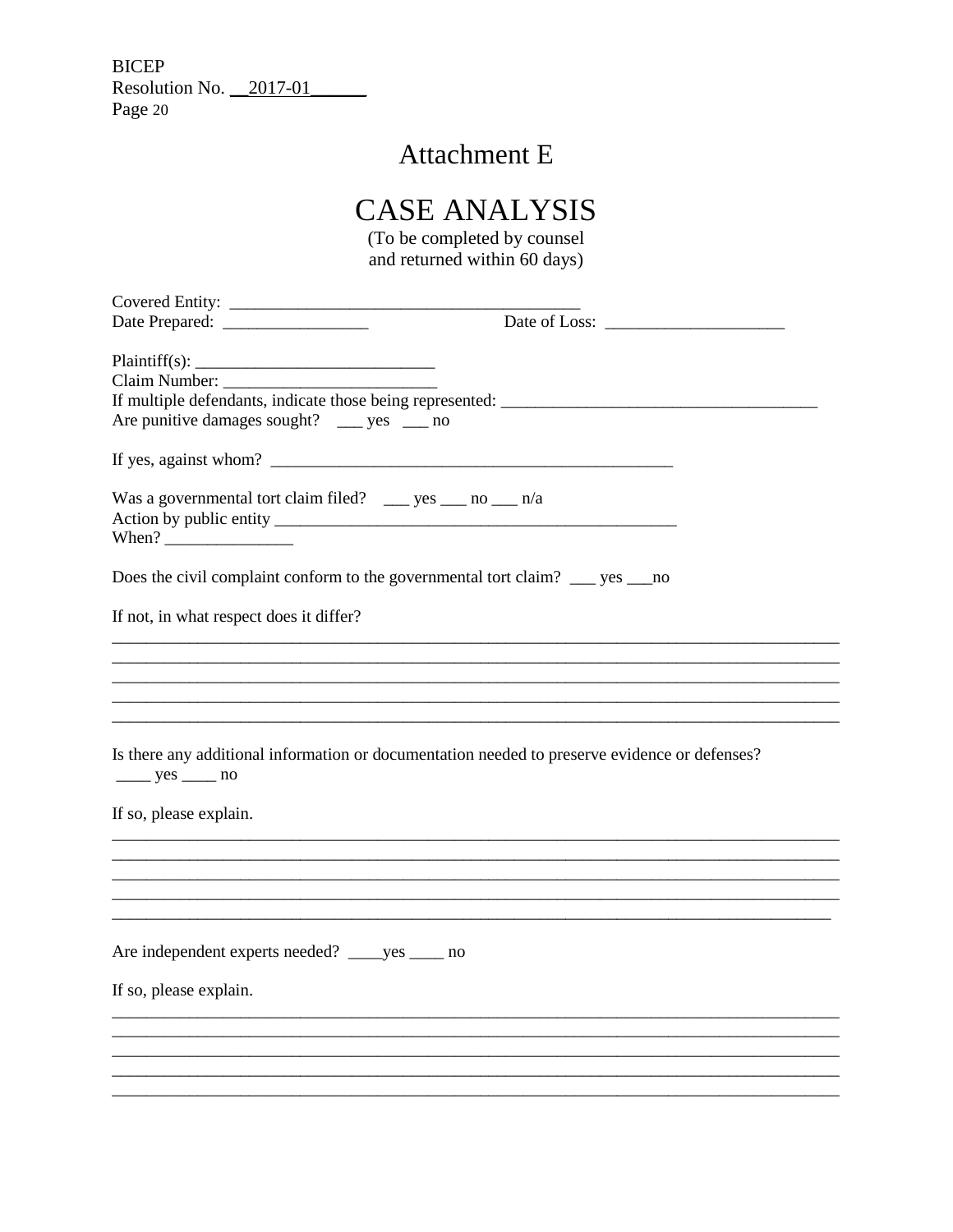**BICEP** Resolution No.  $\frac{2017-01}{201}$ Page 21

What are plaintiff(s) claimed damages? (specify by plaintiff, type and amount)

| Have any of plaintiff(s) damages been verified? If so, please specify.                                                         |                                                                                                                       |                  |
|--------------------------------------------------------------------------------------------------------------------------------|-----------------------------------------------------------------------------------------------------------------------|------------------|
|                                                                                                                                |                                                                                                                       |                  |
|                                                                                                                                |                                                                                                                       |                  |
|                                                                                                                                |                                                                                                                       |                  |
| Are reserves adequate? _____ yes _____ no If changes are recommended, in what amounts?                                         |                                                                                                                       |                  |
|                                                                                                                                |                                                                                                                       |                  |
| Is investigation complete? ______ yes ______ no If no, please set forth your thoughts as to further<br>investigation required: |                                                                                                                       |                  |
|                                                                                                                                |                                                                                                                       |                  |
|                                                                                                                                |                                                                                                                       |                  |
|                                                                                                                                |                                                                                                                       |                  |
| Plaintiff(s) allegations:                                                                                                      |                                                                                                                       |                  |
|                                                                                                                                |                                                                                                                       |                  |
|                                                                                                                                |                                                                                                                       |                  |
|                                                                                                                                |                                                                                                                       |                  |
|                                                                                                                                |                                                                                                                       |                  |
|                                                                                                                                |                                                                                                                       | $V$ enue: $\_\_$ |
| Is there a statute of limitations issue? Please specify:                                                                       |                                                                                                                       |                  |
|                                                                                                                                |                                                                                                                       |                  |
|                                                                                                                                |                                                                                                                       |                  |
| Your evaluation of liability exposure and damages (include pertinent statutes and case law):                                   |                                                                                                                       |                  |
|                                                                                                                                |                                                                                                                       |                  |
|                                                                                                                                | <u> 1989 - Johann Stoff, deutscher Stoff, der Stoff, der Stoff, der Stoff, der Stoff, der Stoff, der Stoff, der S</u> |                  |
|                                                                                                                                |                                                                                                                       |                  |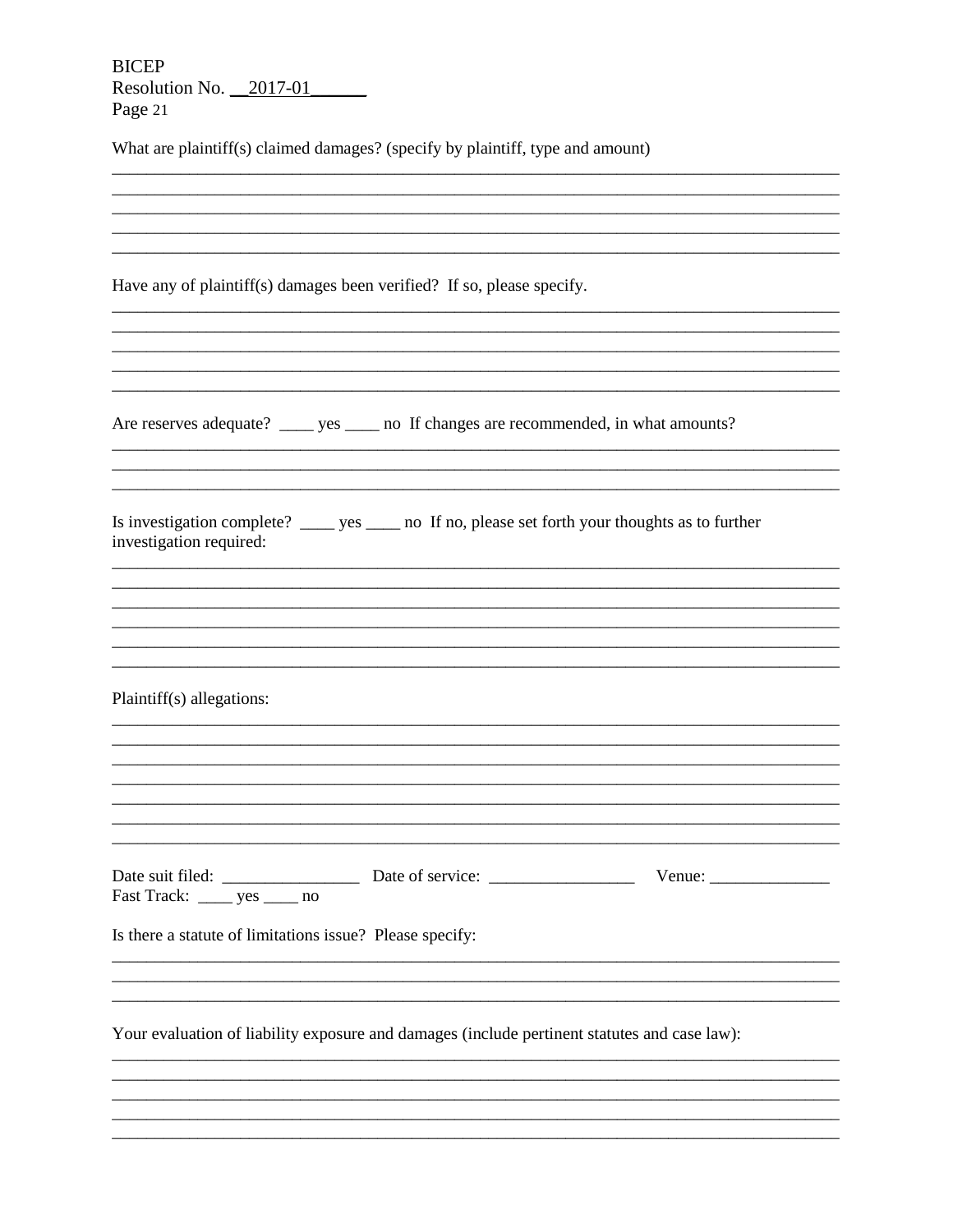BICEP Resolution No. \_\_2017-01\_\_\_\_\_\_ Page 22

Proposed defense strategy at this time: List recommendations as to motions (i.e. demurrer, summary judgment, motion to strike, etc.) as well as discovery, cross-actions, etc.:

|                        |                                                   | Is arbitration recommended? ______ yes ______ no ______ binding _____ non-binding If yes, please explain.       |  |
|------------------------|---------------------------------------------------|-----------------------------------------------------------------------------------------------------------------|--|
|                        |                                                   | Is this a case for another form of alternative dispute resolution? ______ yes ______ no If yes, please explain. |  |
|                        |                                                   |                                                                                                                 |  |
|                        |                                                   | Members of firm whom you anticipate will be working on the case and their hourly rate:                          |  |
| Projected legal costs. |                                                   |                                                                                                                 |  |
|                        |                                                   |                                                                                                                 |  |
|                        | specialization, general appraisal of capability): | Please furnish information on plaintiff's attorney if known (size of firm, trial experience, orientation,       |  |
|                        |                                                   |                                                                                                                 |  |
| Defense Firm:          |                                                   |                                                                                                                 |  |

In executing and returning this analysis, you are warranting that you have read and will comply with the policies and procedures of Big Independent Cities Excess Pool regarding defense litigation management and that there are no legal or ethical conflicts in your representation of defendant in this case. If more space is required to respond to any requested information, please asterisk the same and attach an additional sheet or sheets to the analysis.

Prepared by: \_\_\_\_\_\_\_\_\_\_\_\_\_\_\_\_\_\_\_\_\_\_\_\_\_\_\_\_\_\_\_\_\_\_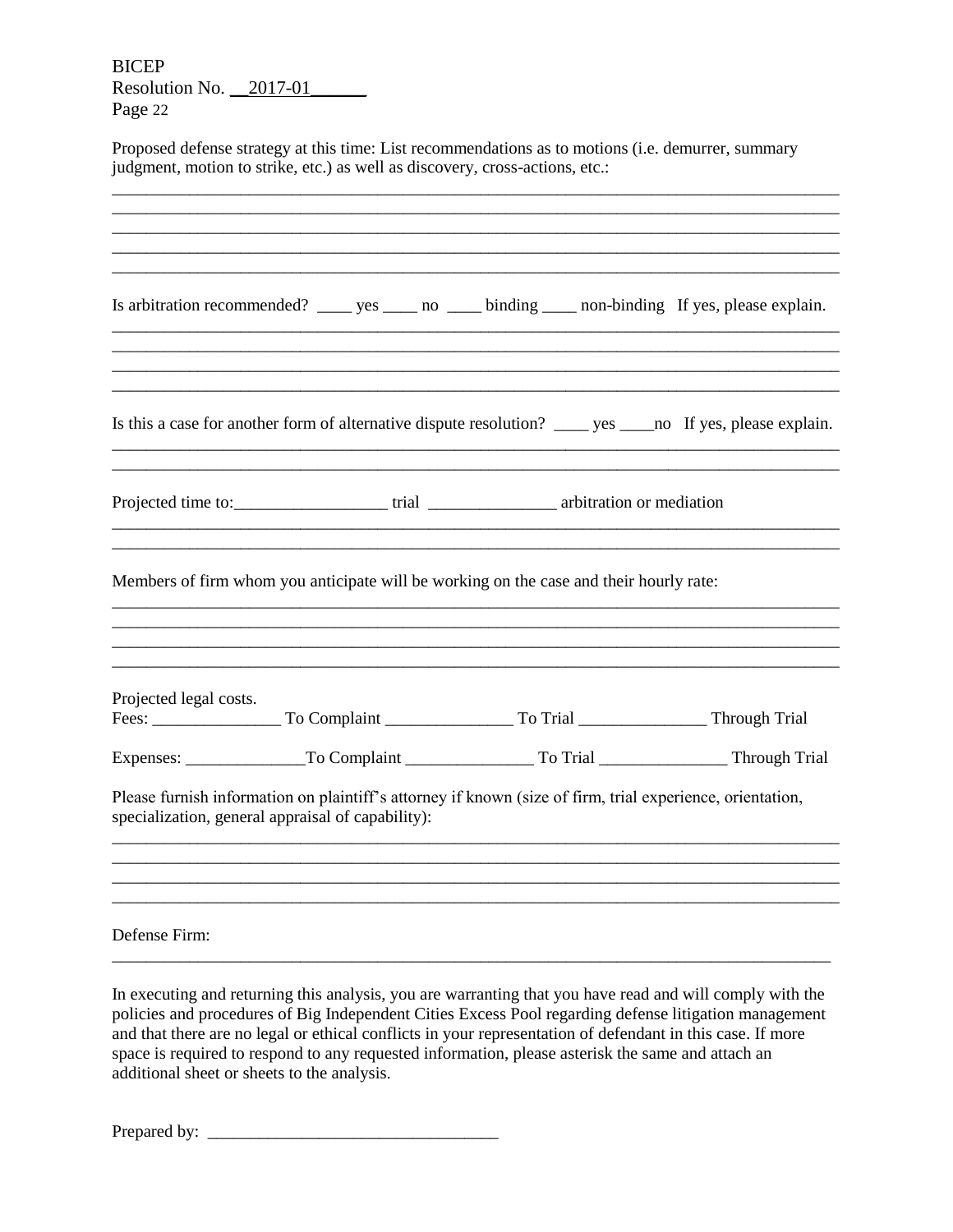**BICEP** Resolution No. \_\_2017-01\_\_\_\_\_\_ Page 23

# Attachment F

## BIG INDEPENDENT CITIES EXCESS POOL LITIGATION BUDGET

Case Caption: \_\_\_\_\_\_\_\_\_\_\_\_\_\_\_\_\_\_\_\_\_\_\_\_\_\_\_\_\_\_\_\_\_ Venue:

Defense Firm: \_\_\_\_\_\_\_\_\_\_\_\_\_\_\_\_\_\_\_\_\_\_\_\_\_\_\_\_\_\_\_\_\_\_ Partner in Charge: \_\_\_\_\_\_\_\_\_\_\_\_\_\_\_\_\_\_\_\_\_\_\_\_\_\_\_\_\_\_\_ the control of the control of the control of the control of the control of the control of

Part I: Estimated Pre-Trial Fees and Costs

A. Estimated Pre-Trial Fees:

í

Instructions: 1. Estimate the hours each attorney and paralegal will bill for each activity. 2. Total the hours for each person. 3. Multiply the hours by the hourly rate to project the per person fees. 4. Add all of the projected fees to obtain the pre-trial fees total.

| <b>ACTIVITY</b>              | <b>PARTNER</b><br><b>HOURS</b> | <b>ASSOCIATE</b><br><b>HOURS</b> | PARALEGAL<br><b>HOURS</b> |
|------------------------------|--------------------------------|----------------------------------|---------------------------|
| 1. Answer/Cross Complaint    |                                |                                  |                           |
| 2. Demurrer                  |                                |                                  |                           |
| 3. Summary Judgment          |                                |                                  |                           |
| 4. Legal Research            |                                |                                  |                           |
| 5. Depositions               |                                |                                  |                           |
| 6. Interrogatories           |                                |                                  |                           |
| 7. Other Discovery           |                                |                                  |                           |
| 8. Conferences               |                                |                                  |                           |
| 9. Correspondence            |                                |                                  |                           |
| 10. Witness Interviews       |                                |                                  |                           |
| 11. Hearings, Motions        |                                |                                  |                           |
| <b>Estimated Total Hours</b> |                                |                                  |                           |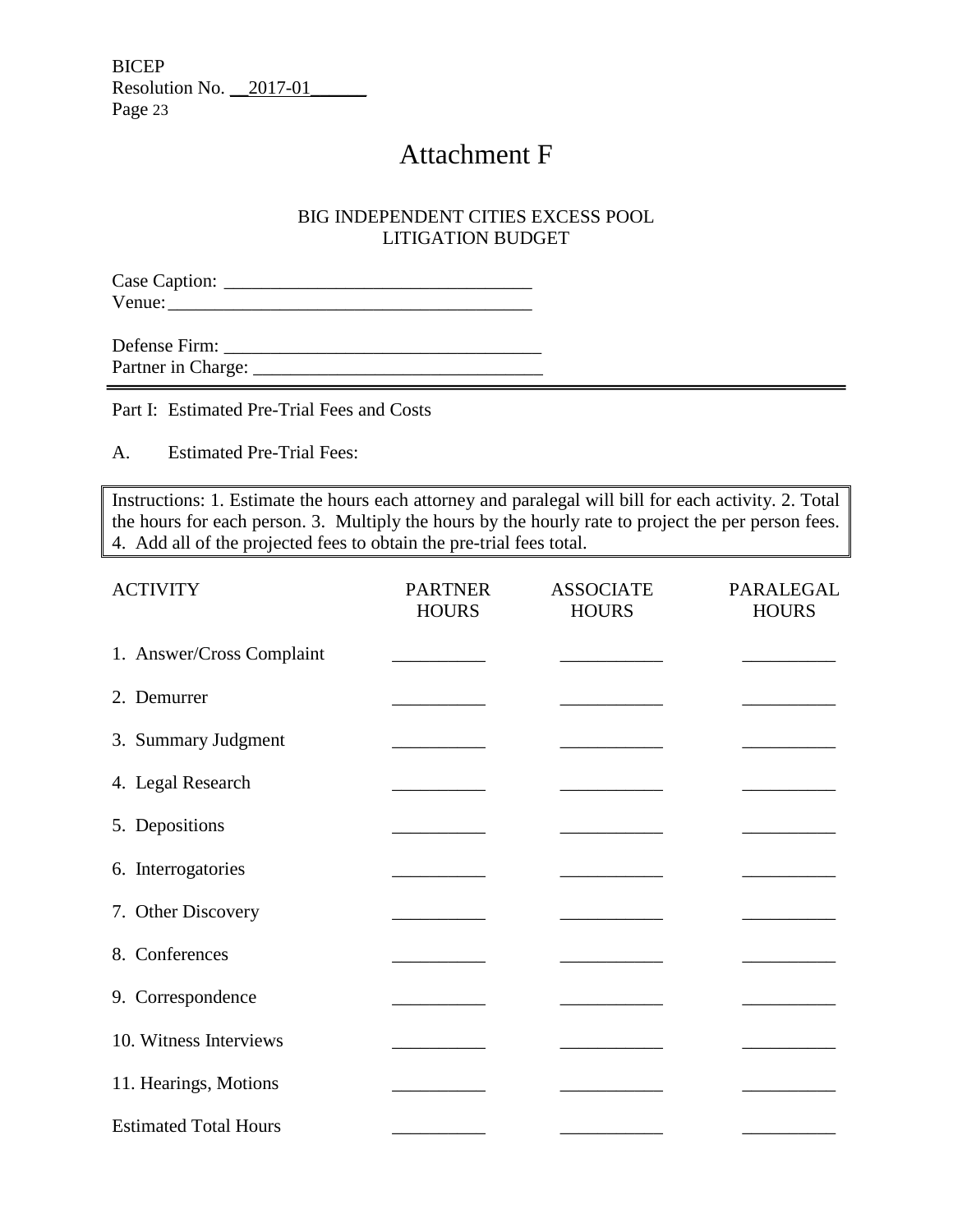BICEP Resolution No. 2017-01

Page 24

| ACTIVITY (cont'd)                                                                  | <b>PARTNER</b><br><b>HOURS</b>                   | <b>ASSOCIATE</b><br><b>HOURS</b>                                                                                       | PARALEGAL<br><b>HOURS</b> |
|------------------------------------------------------------------------------------|--------------------------------------------------|------------------------------------------------------------------------------------------------------------------------|---------------------------|
| <b>Hourly Rate</b>                                                                 |                                                  |                                                                                                                        |                           |
| Hours x Hourly Rate $=$<br><b>Estimated Pre-Trial Fees</b>                         |                                                  |                                                                                                                        |                           |
|                                                                                    |                                                  |                                                                                                                        |                           |
| <b>Estimate Pre-Trial Costs</b><br><b>B.</b>                                       |                                                  |                                                                                                                        |                           |
| Expert Fees: ___________ + Independent Medical: _________ + Other Costs ________ = |                                                  |                                                                                                                        |                           |
|                                                                                    |                                                  | Total Estimated Pre-Trial Costs:                                                                                       |                           |
|                                                                                    |                                                  | Total Estimated Pre-Trial Fees & Costs:                                                                                |                           |
| <b>Alternative Dispute Resolution</b><br>Part II:                                  |                                                  |                                                                                                                        |                           |
| ADR METHOD RECOMMENDED<br>(Y/N)                                                    | <b>ESTIMATED</b><br><b>FEES</b>                  | <b>ESTIMATED</b><br><b>COSTS</b>                                                                                       | <b>TOTAL</b>              |
| A. Mediation<br>$\left($                                                           | $\mathcal{E}$<br><u> The Common State Common</u> |                                                                                                                        |                           |
| B. Non-binding Arbitration (                                                       |                                                  |                                                                                                                        |                           |
| C. Binding Arbitration (                                                           | <u> Alban Maria III.</u><br>$\mathcal{E}$        |                                                                                                                        |                           |
| D. Other                                                                           |                                                  |                                                                                                                        |                           |
| Part III:<br><b>Estimated Trial Fees and Costs</b>                                 |                                                  |                                                                                                                        |                           |
|                                                                                    |                                                  |                                                                                                                        |                           |
| <b>B.</b> Trial Fees:                                                              |                                                  | <u> 1989 - Johann John Harry Harry Harry Harry Harry Harry Harry Harry Harry Harry Harry Harry Harry Harry Harry H</u> |                           |
| C. Trial Costs:                                                                    |                                                  |                                                                                                                        |                           |
| Total Estimated Trial Preparation, Fees & Costs: _______________________________   |                                                  |                                                                                                                        |                           |
| TOTAL RECOMMENDED LITIGATION BUDGET (Parts I, II, and III):                        |                                                  |                                                                                                                        |                           |
| \$                                                                                 |                                                  |                                                                                                                        |                           |

 $=$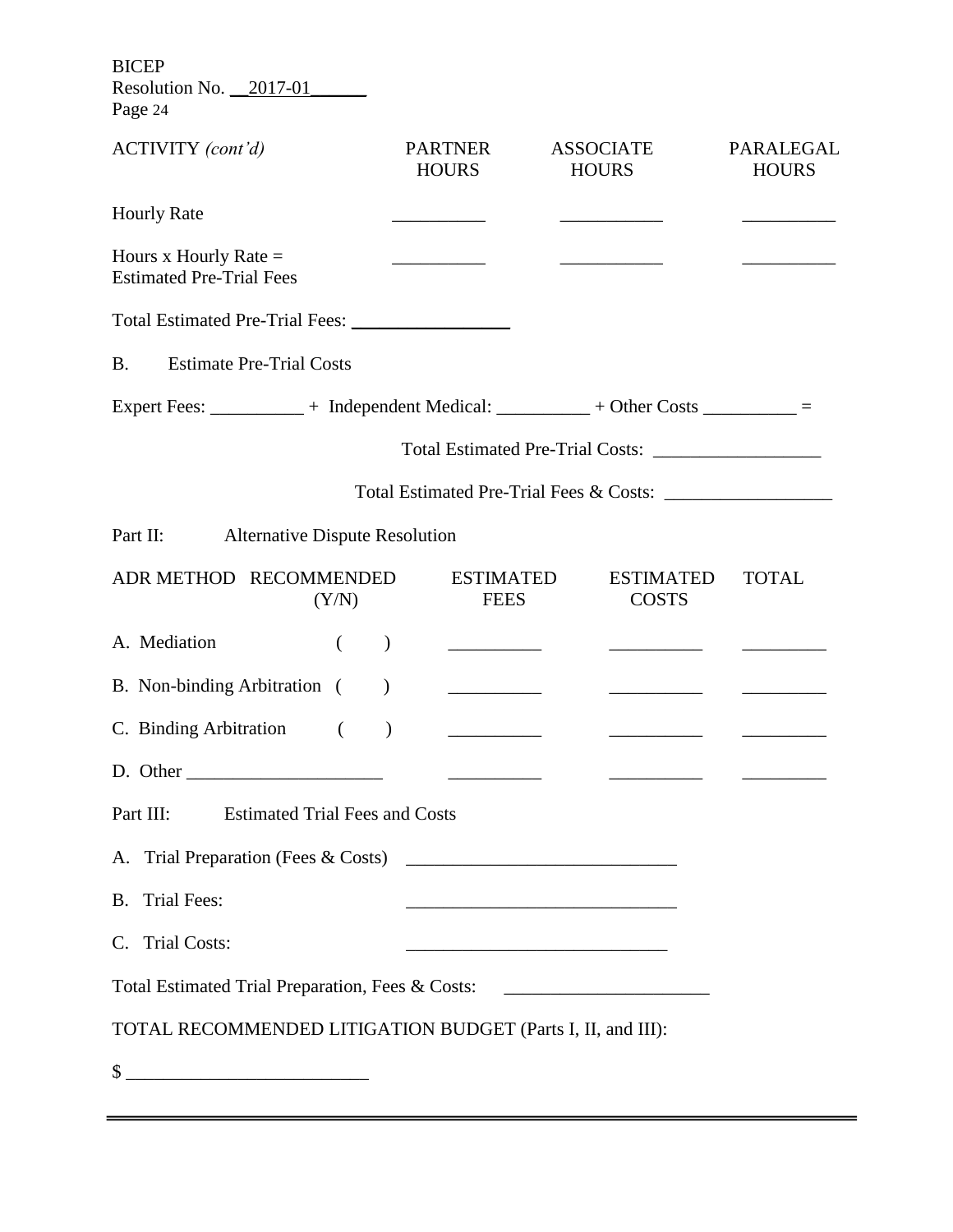BICEP Resolution No. \_\_2017-01\_\_\_\_\_\_ Page 25

## PROJECTED COMPARISON --- SETTLEMENT AND DEFENSE COSTS AT EACH STAGE OF LITIGATION

| Settlement/Jury<br>Value Range                                                                             | <b>Stage of Litigation</b>                         | <b>Anticipated Defense Costs &amp; Fees</b><br><b>At Each Stage</b> |
|------------------------------------------------------------------------------------------------------------|----------------------------------------------------|---------------------------------------------------------------------|
| $\frac{\text{S}}{\text{S}}$ to $\frac{\text{S}}{\text{S}}$ to $\frac{\text{S}}{\text{S}}$                  | <b>Now</b>                                         | $\sim$                                                              |
|                                                                                                            | (Including any discovery necessary for ADR)        | Through ADR \$                                                      |
| $\frac{\text{S}}{\text{S}}$ to $\frac{\text{S}}{\text{S}}$ to $\frac{\text{S}}{\text{S}}$                  |                                                    |                                                                     |
| $\frac{\text{}}{\text{}}$ $\frac{\text{}}{\text{}}$ to $\frac{\text{}}{\text{}}$ $\frac{\text{}}{\text{}}$ | Through Pre-Trial/<br><b>Settlement Conference</b> | $\frac{1}{2}$                                                       |
| \$<br>$\frac{1}{2}$ to \$                                                                                  | Through Trial                                      | $\mathbb{S}^-$                                                      |

In executing and returning this analysis, you are warranting that you have read and will comply with Big Independent Cities Excess Pool policies and procedures regarding defense litigation management and that there are no legal or ethical conflicts in your representation of defendant in this case. If more space is required to respond to any requested information, please asterisk the same and attach an additional sheet or sheets to the analysis.

Prepared by: \_\_\_\_\_\_\_\_\_\_\_\_\_\_\_\_\_\_\_\_\_\_\_\_\_\_\_\_\_\_\_\_\_\_